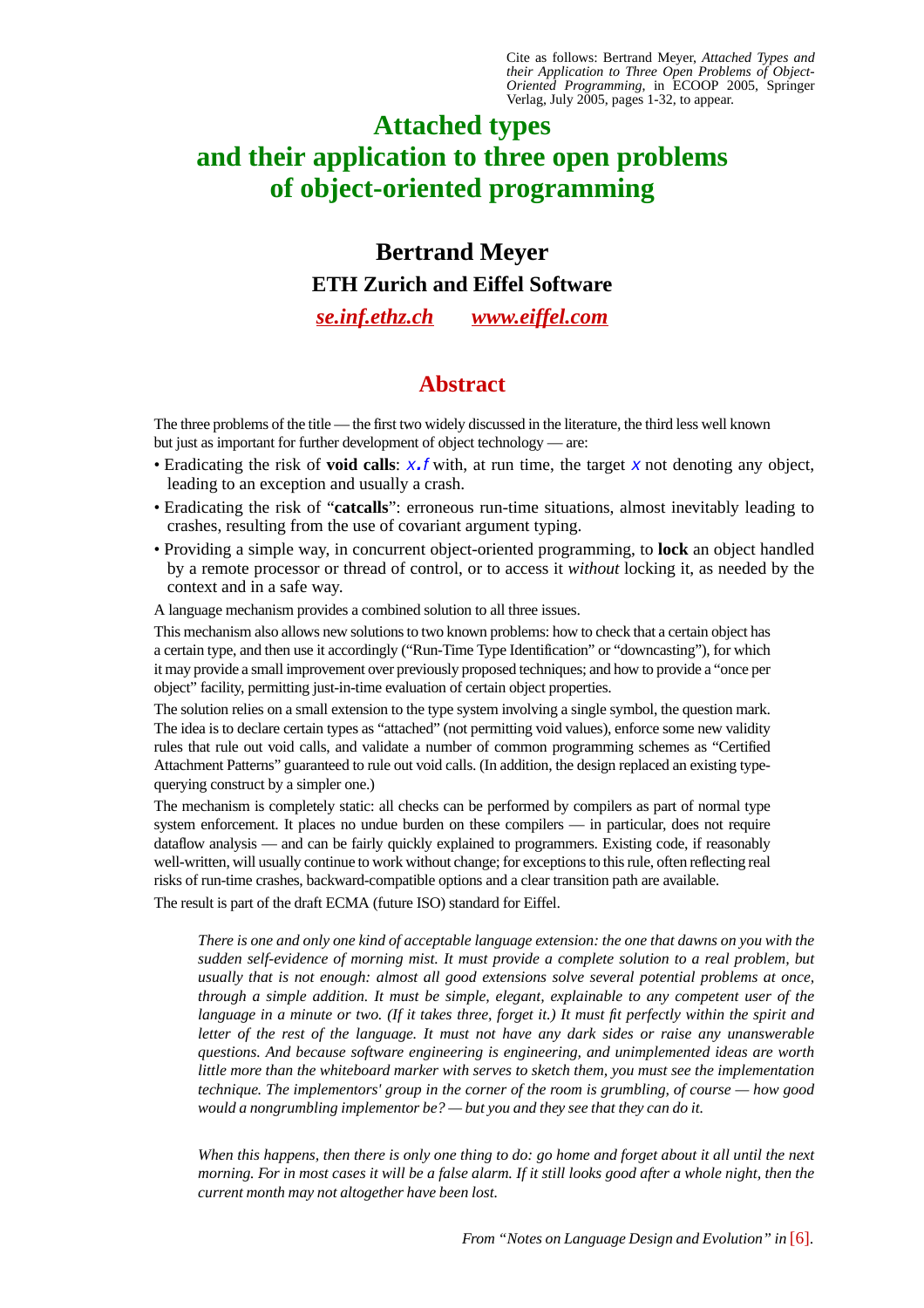# **1 Overview**

The design of a programming language is largely, if the designer cares at all about reliability of the resulting programs, the design of a type system. Object-oriented programming as a whole rests on a certain view of typing, the theory of abstract data types; this makes it natural, when searching for solutions to remaining open problems, to turn for help to typing mechanisms.

One such problem is **void-safety**: how to guarantee that in the fundamental object-oriented operation, a feature call  $x \cdot f$  (*args*), the target x will always, at execution time, denote an object. If it does not — because  $\chi$  is "void" — an exception will occur, often leading to a crash.

This article shows that by fine-tuning the type system we may remove this last significant source of run-time errors in object-oriented programs. The basic language extension is just one symbol (the question mark).

As language extensions should, the mechanism yields other benefits beyond its initial purpose. It provides a solution to the "catcall" issue arising from covariant argument redefinition; a better technique of run-time object type identification; a flexible approach to object locking in concurrent programming; and a simple way to perform lazy computation of attributes ("once per object").

### **1.1 Mechanism summary**

Here is a capsule description of the mechanism:

- A call <sup>x</sup>.<sup>f</sup> (args) is only valid (as enforced statically) if its target <sup>x</sup> is **attached**.
- The simplest way for a variable to be attached is to be declared of an "attached type", guaranteeing that no value can be void. Types are indeed attached by default. To get the "detachable" version of a type <sup>T</sup> (permitting void values) use **?** <sup>T</sup>.
- For variables of a detachable type, some simple and common program schemes guarantee a nonvoid value. For example, immediately after **create** x... or the test **if**  $x$  /= Void **then** ..., x is not void. The mechanism uses a small catalog of such "*Certified Attachment Patterns*" or CAPs, easy for programmers to understand and for compilers to implement. A variable used in such a CAP is attached (again, statically), even if its type is not. CAPs are particularly important in ensuring that reasonably-written existing software will run unmodified. Initial evaluation suggests that this will be the case with the vast majority of current code.
- Outside of these patterns, a call of target  $x$  requires  $x$  to be of an attached type. The remaining problem is to guarantee that such a variable will never be void. The basic rule concerns assignment and argument passing: if the target is attached, the source must be attached too. This leaves only the question of initialization: how to ensure that any attached variable is, on first access, not void.
- Some types guarantee non-void initialization by providing a default initialization procedure that will produce an object. We call them "self-initializing types".
- A variable that is not of such a type may provide its own specific initialization mechanism. We call it a "self-initializing variable".
- Generic classes can use a question mark to specify a self-initializing type parameter.
- This leaves only the case of a variable that could be accessed while void (because no CAP applies, the type is not self-initializing, and neither is the variable itself). The "Object Test" construct makes it possible to find out if the variable is attached to an object of a specific type, and then to use it safely.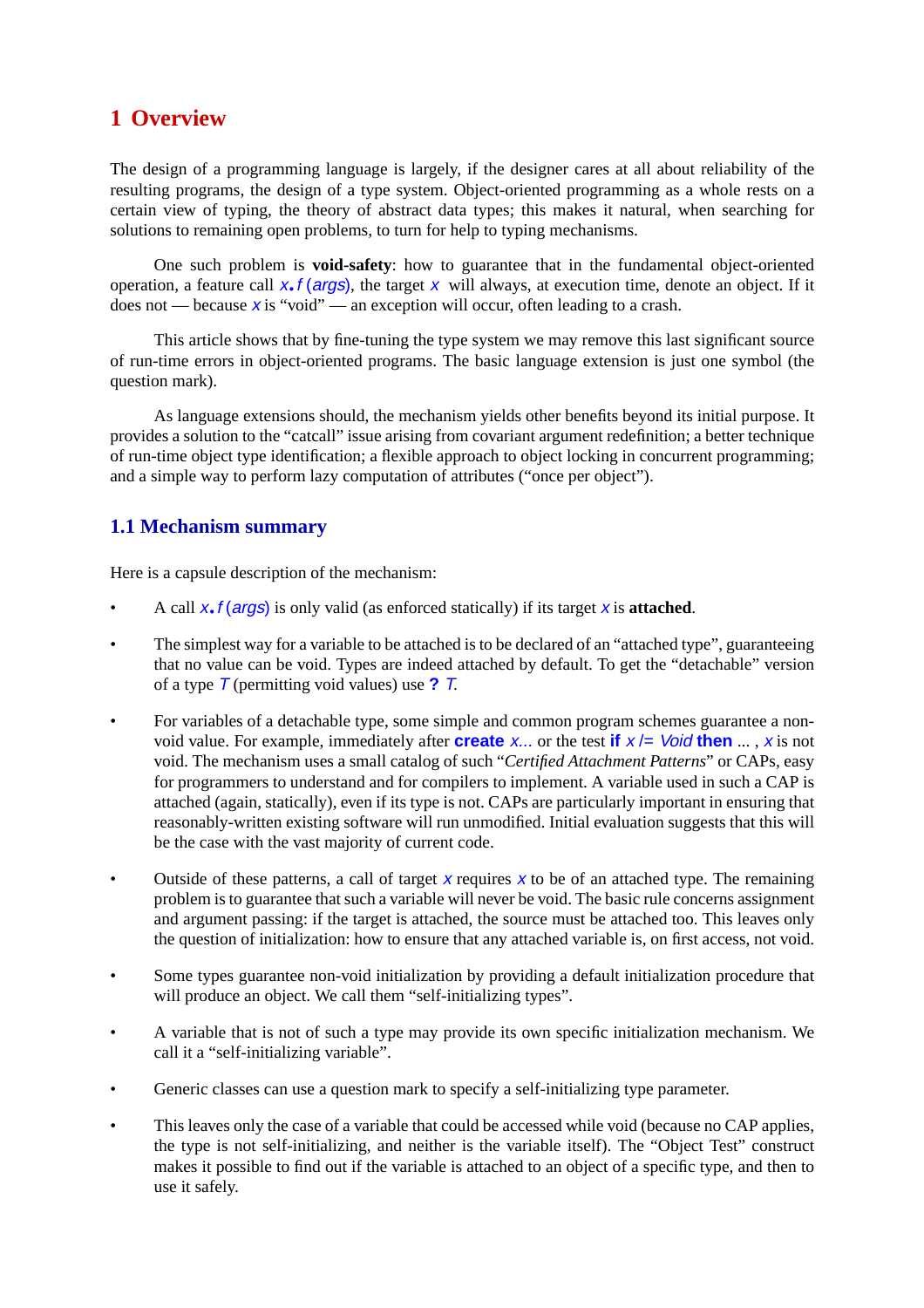### **1.2 The void safety issue**

The basic idea of typed object-oriented languages is to ensure, thanks to validity rules on program texts enforced statically (at compile-time), that the typical object-oriented operation,  $x \cdot f \cdot (args)$ , known as a "qualified call", will never find  $x$  attached to an object not equipped to execute the operation  $f$ . The validity rules essentially require the programmer to declare every variable, routine argument, routine result and other entity with an explicit type (based on a class, which must include the appropriate f with the appropriate arguments), and to restrict polymorphic assignments  $x := y$ , as well as actual-to-formal argument associations, to those in which the type of  $\vee$  **conforms** to the type of x; conformance is governed by inheritance between classes, so that if f is available for the type of  $\gamma$  it will also be available, with a compatible signature, for the type of  $\chi$ .

This technique, pioneered by Eiffel and Trellis-Owl and since implemented in various ways in typed O-O languages, eliminates many potential run-time errors, and has succeeded in establishing static typing firmly. But — notice the double negation in the above phrasing of the "basic idea" — it only works if the target entity,  $x$ , is **attached** to an object at the time of execution. Rather than directly denoting an object, <sup>x</sup> is often a *reference* to a potential object; to support the description of flexible data structures, programming languages generally permit a reference to be *void*, or "null", that is to say attached to no object. If  $x$  is void at the time of the call, an exception will result, often leading to a crash.

The initial goal for the work reported here was once and for all to remove this sword of Damocles hanging over the execution of even a fully type-checked program.

#### **1.3 General description**

The basis of the solution is to extend the type system by defining every type as "*attached*" or "*detachable*", where an attached type guarantees that the corresponding values are never void. Attached is the default. A qualified call,  $x \cdot f$  (*args*), is now valid only if the type of x is attached. Another new validity rule now allows us to assign (or perform argument passing) from the attached version of a type to the detachable version, but not the other way around without a check of non-voidness. Such a check, applied to an expression  $exp$  of a detachable type, is a new kind of boolean expression: an "Object Test" of the form  $\{x: \tau\}$  exp, where T is the desired attached type and x is a fresh variable. In the Conditional instruction



if the Object Test evaluates to true, meaning that  $\exp$  is indeed attached to an object of type  $\overline{I}$ , x is bound to that value of exp over the "scope" of the Object Test, here the whole **then** clause. Calls of target <sup>x</sup> are then guaranteed to apply to a non-void target over that scope. It is necessary to use such a locally bound variable, rather than directly working on  $exp$ , because if  $exp$  is a complex expression or even just an attribute of the class many kinds of operation occurring within the **then** clause, such as calls to other routines of the class, could perform assignments that make  $exp$  void a gain and hence hang the sword of Damocles back up again. The variable  $x$  is a "read-only", like a formal routine argument in Eiffel: it cannot figure as the target of an assignment, and hence will keep, over the scope of the Object Test, the original value of exp, guaranteed to be non-void.

The Object Test resembles mechanisms found in typed object-oriented languages under names such as "Run-Time Type Identification", "type narrowing", "downcasting", and the "with" instruction of Oberon; it addresses their common goal in a compact and general form and is intended to subsume them all. In particular, it replaces Eiffel's original "Assignment Attempt" instruction, one of the first such mechanisms, written  $x$  ?=  $\exp$  with (in the absence of a specific provision for attached types) the semantics of assigning  $exp$  to x if  $exp$  happens to be attached to an object of the same type as x or conforming, and making <sup>x</sup> void otherwise. An assignment attempt is typically followed by an instruction that tests  $x$  against *Void*. The Object Test, thanks to its bound variable and its notion of scope, merges the assignment and the test.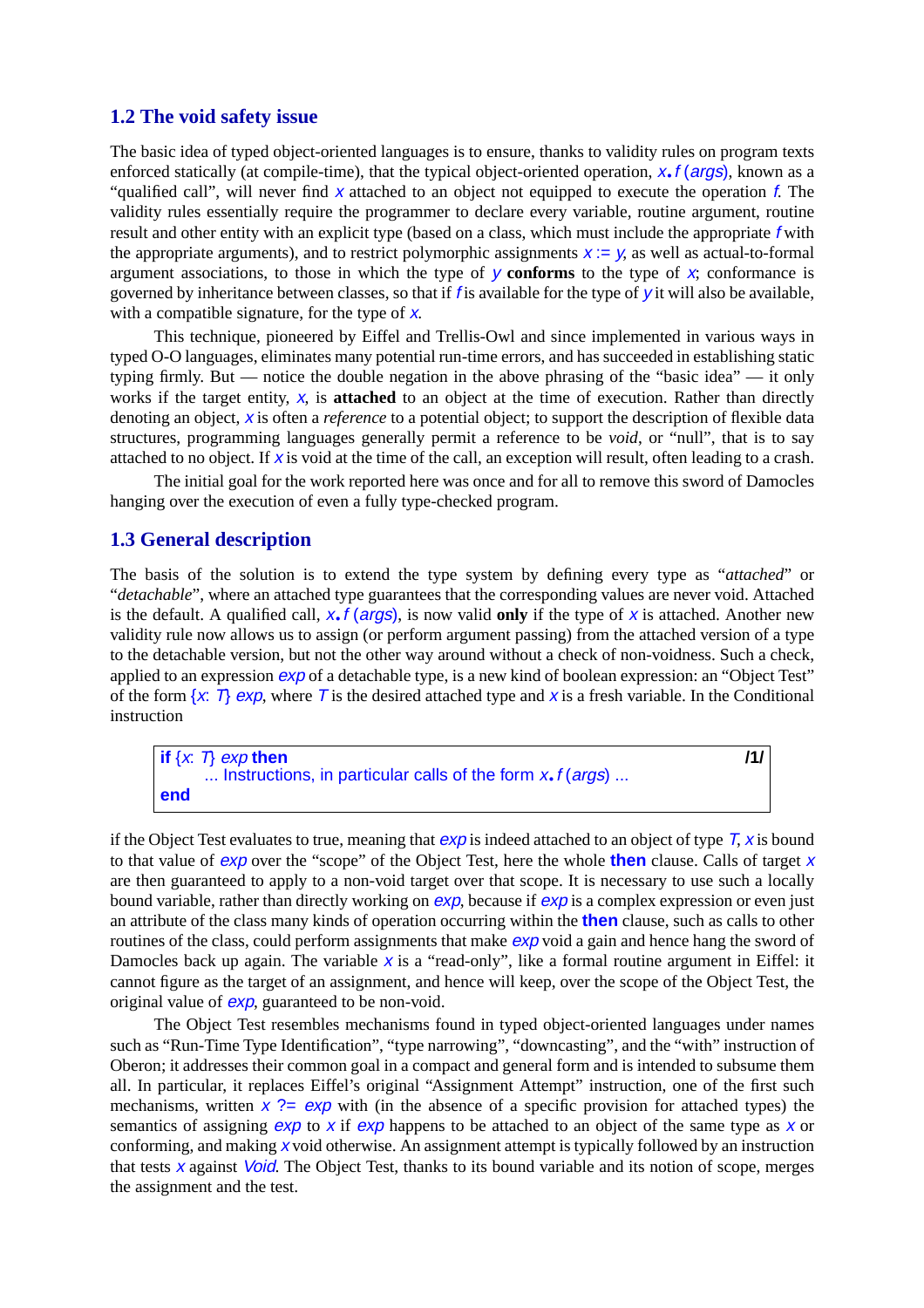Relying on the Object Test instruction alone would yield a complete solution of the Void Call Eradication problem, but would cause considerable changes to existing code. Sometimes it is indeed necessary to add an Object Test for safety, but in a huge number of practical cases it would do nothing but obscure the program text, as the context guarantees a non-void value. For example, immediately after a creation instruction **create Result.**.., we know that **Result**, even if declared of a detachable type, has an attached value and hence can be used as the result of a function itself declared attached. We certainly do not want in such a case to be forced to protect **Result** through an Object Test, which would be just noise. An important part of the mechanism is the notion of *Certified Attachment Patterns*: a catalog of program schemes officially guaranteeing that a certain variable, even if declared of an attached type, will in certain contexts always have a certifiably attached value. The catalog is limited to cases that can be safely and universally guaranteed correct, both easily explainable to programmers and easily implementable by compilers; these cases cover a vast number of practical situations, ensuring that the Object Test, however fundamental to the soundness of the approach as a whole, remains — as it should be — a specialized technique to be used only rarely.

An immediate consequence of these techniques will be to remove preconditions, occurring widely in libraries of reusable classes as well as in production applications, of the form **require**  $x$  / = *Void* for a routine argument  $x$  (sometimes for an attribute as well). Informal surveys shows that in well-written Eiffel code up to 80% of routines contain such a precondition. With the new type system, it is no longer necessary if we declare  $x$  of an attached type. Going from preconditions to a static declaration, and hence a compile-time check, is a great boost to reliability and a significant simplification of the program text.

To go from these basic ideas to a full-fledged language mechanism that delivers on the promise of total, statically-enforced Void Call Eradication, the solution must address some delicate issues:

- In a language framework guaranteeing for reliability and security that all variables, in particular object fields, local variables of routines and results of functions, are automatically initialized (an idea also pioneered by Eiffel and widely adopted by recent languages), how to ensure that variables declared of an attached type are indeed initialized to attached values.
- How to handle attached type in the context of genericity. For example, the Eiffel library class ARRAY  $[G]$  is generic, describing arrays of an arbitrary type  $G$ . Sometimes the corresponding actual parameter will be attached, requiring — or not! — automatic initialization of array entries; sometimes it will be detachable, requiring automatic initialization of all entries to *Void*. It would be really unpleasant, for this and all other container classes, to have to provide two versions, one for detachable types and one for attached types, or even three depending on initialization requirements for attached types. The solution to this issue is remarkably simple (much shorter to explain than the details of the issue itself): if a generic class needs to rely on automatic initialization of variables of the formal generic type (here  $\tilde{G}$ ), make this part of the declaration for the parameter, requiring clients to provide an initialization mechanism for actual parameters that are attached types.
- How to make the whole mechanism as invisible as possible to programmers using the language. We must not force them to use any complicated scheme to attain ordinary results; and we must guarantee an "effect of least surprise". In other words they should be able to write their application classes in a simple and intuitive way, the way they have always done, even if they do not understand all the subtleties of attachment, and it is then our responsibility to ensure that they get safely operating programs and the semantics corresponding to their intuition.
- How to ensure that the resulting type system achieves its goal of total Void Call Eradication. The authors of Spec#, a previous design which influenced this work, write that they expect "*fewer unexpected non-null reference exceptions*" [\[3\]](#page-25-1). We are more ambitious and expect to remove such exceptions entirely and forever. Here it must be mentioned that although we believe that the design described here reaches this goal we have not provided a mathematical proof or, for that matter, do not yet have a formal framework in which to present such a proof.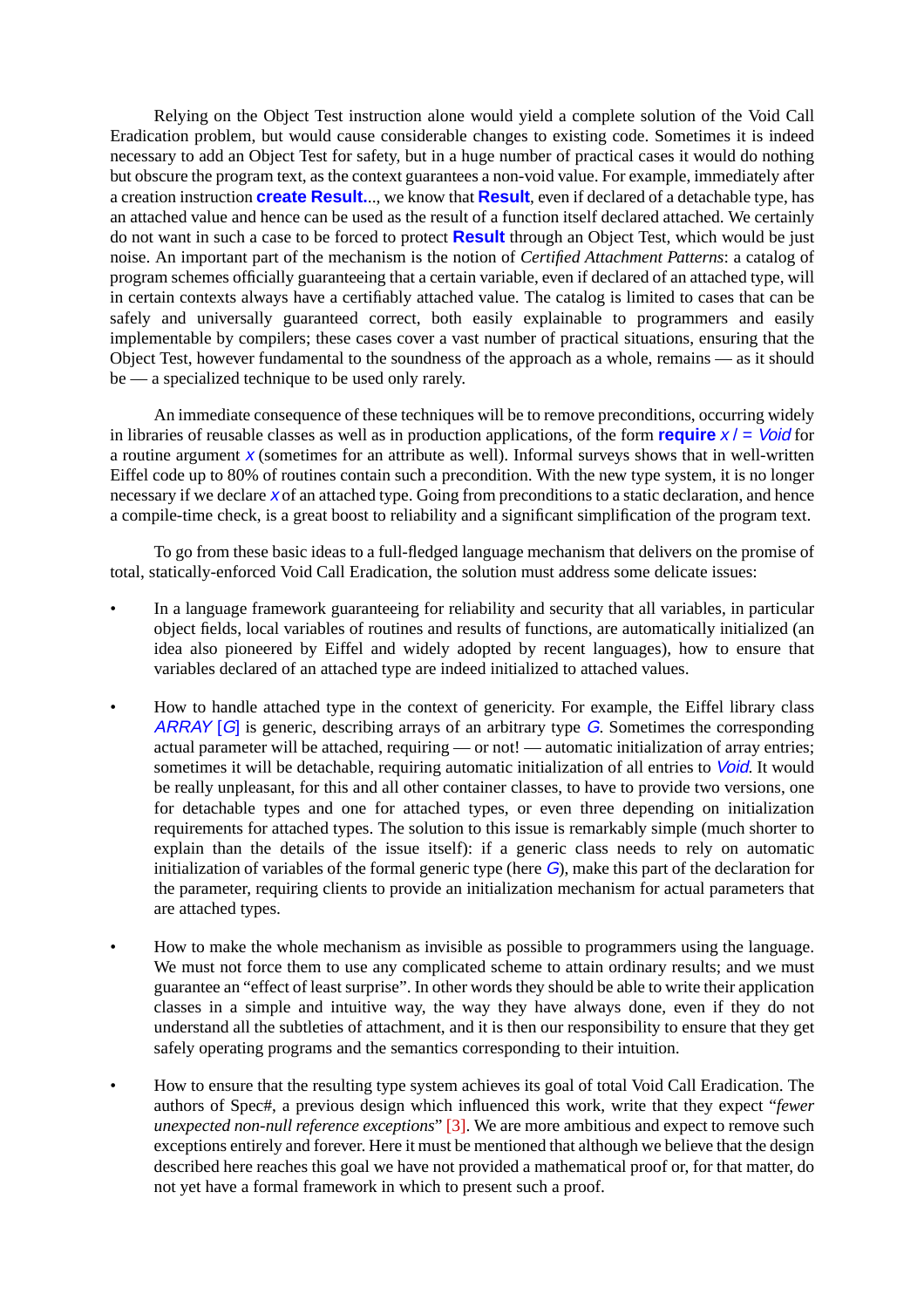• In the case of Eiffel, a well-established language with millions of lines of production code, how to provide a smooth transition to the new framework. The designers of Spec# have the advantage of working on a new research language; Eiffel has commercial implementations with heavy customer investment in business-critical applications, and we must guarantee either backward compatibility or a clear migration path. This alone is a make-or-break requirement for any proposed Eiffel solution.

Our solutions to these issues will be described below.

In finalizing the mechanism we realized that it helps with two other pending issues, one widely discussed and the other more esoteric at first sight but important for the future of object technology:

- A *covariant* type system (where both arguments and results of functions can be redefined in descendant classes to types conforming to their originals) raises, in a framework supporting polymorphism and dynamic binding, the specter of run-time type mismatches, or "catcalls", another source of crashes. We suggest the following solution to remove this other threat to the reliability of our software: permit covariant redefinition of an argument (covariant result types are not a problem) *only* if the new type is detachable. Then the new version must perform an Object Test, and no catcall will result. This is a way of allowing the programmer to perform covariant redefinition but forcing him to recognize that polymorphism may yield at run time an actual argument of the old type, and to deal with that situation explicitly. The rule also applies to the case of "anchored types", which is a form of implicit covariance, and appears to resolve the issue.
- An analysis of what it takes to bring *concurrent programming* to the level of quality and trust achieved by sequential programming, and bring it up to a comparable level of abstraction, has led to the development of the SCOOP mechanism [\[11\]](#page-25-2) based on the transposition to a concurrent context of the basic ideas of Design by Contract. One of the conclusions is to allow a call  $x, f \, (args)$  to use a target x representing a "separate" object — an object handled by a different processor — and hence to support asynchronous handling, one of the principal benefits of concurrency, *only* if  $x$  is one of the formal arguments of the enclosing routine. Then a call to that routine, using as actual argument for  $x$  a reference to such a separate object, will block until the object becomes available, and then will place an exclusive hold on it for the duration of the routine's execution. But it turns out that, conversely, a call using a separate actual argument should not always reserve the object; for example we might only want to pass to another routine a reference to that object, without performing any call on it. It would not be appropriate to decide on the basis of the routine's code whether object reservation is needed or not, as a kind of compiler optimization: clients should not have to know that code, and in any case the body of a routine may be redefined along the inheritance hierarchy, so that the language would not guarantee a specific semantics for a routine under polymorphism. Instead, the rules will now specify that passing a separate object as actual argument causes the call to place a reservation on the object *if and only if* the corresponding formal argument is declared of an *attached* type. If not, the routine can assign the argument to another variable, or pass it on to another routine; the target of the assignment, or the corresponding formal argument, must themselves be of an unattached type in accordance with the basic rule stated above. To perform a *call* using such an argument as target, one must check its attachment status, relying as usual on an Object Test; the final new semantic rule is that an Object Test on a separate expression will (like its use as actual argument to a routine with a corresponding attached formal) cause reservation of the object. So a simple convention to define the effect of combining two type annotations, "separate" and "attached", appears to provide the flexible and general solution sought.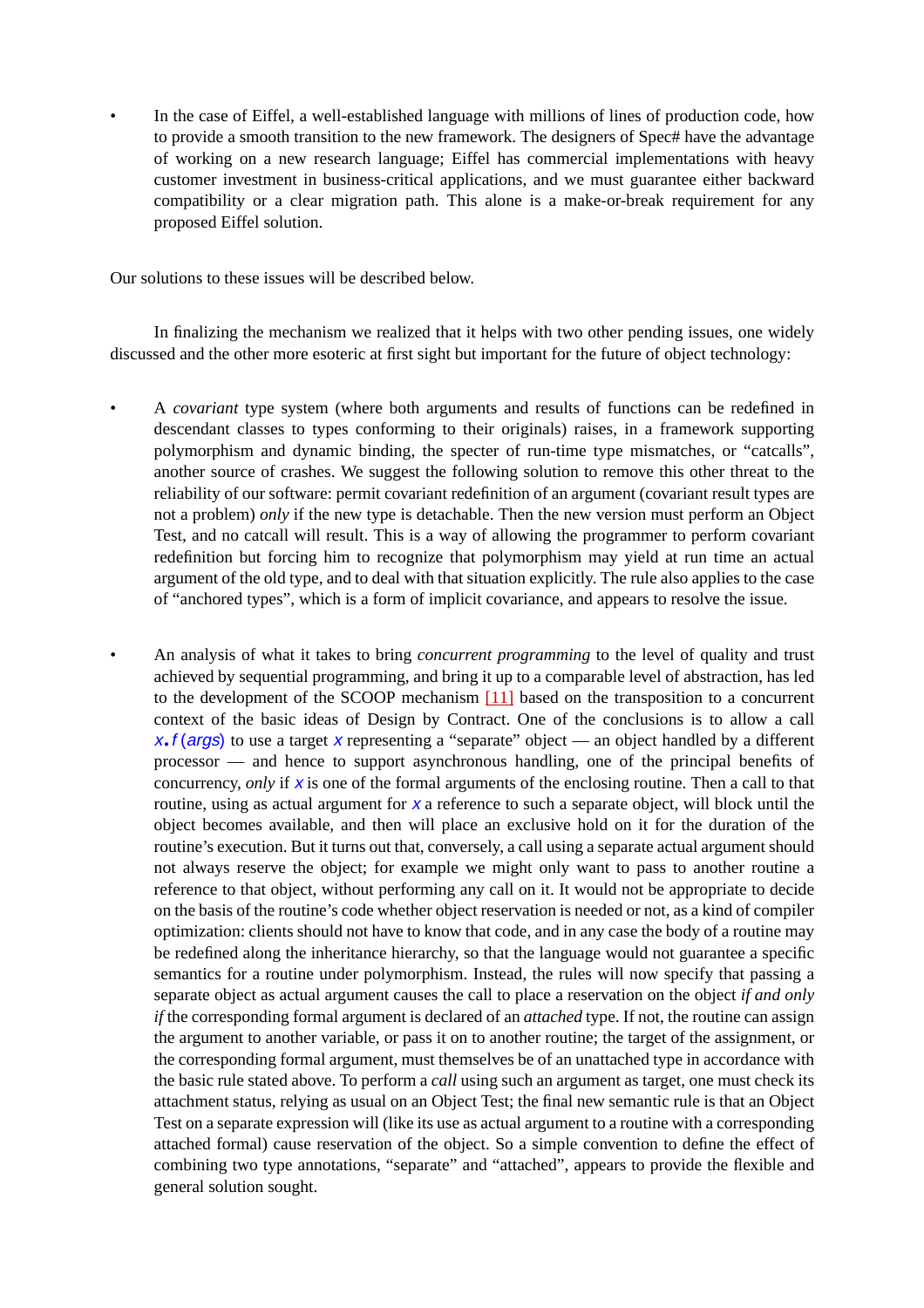In passing, we will see that the mechanism additionally addresses two problems for which solutions were available before, but perhaps addresses them better. One of the problem is Run-Time Type Identification: the Object Test construct provides a simple and general approach to this issue. The other, for which Eiffel already provided a specific mechanism, is "once per object": how to equip a class with a feature that will be computed only once for a given object, and only if needed at execution time. For example a field in objects representing the stock of a company might denote the price history of the share over several years. If needed, this field, pointing to a large list of values, will have to be initialized from a database. If only because of the time and space cost, we want to retrieve these values only if needed, and then the first time it is needed.

The following sections detail the mechanism and these applications.

# **2 Previous work, context and acknowledgments**

The "non-null types" of Spec# are the obvious inspiration for the design presented here. It is a pleasure to acknowledge the influence of that work. Our goal has been to try for a simpler and more general mechanism. The reader who would like to compare the two designs should note that references to Spec# in this article are based on 2003-2004 publications [\[3\]](#page-25-1) [\[1\]](#page-25-3) and check more recent work since Spec# has been progressing rapidly.

Other work addressing some of the same issues has included the Self language's attempt to eliminate Void values altogether [\[2\]](#page-25-4) and my own earlier (too complicated) attempt to provide voidavoidance analysis [\[10\].](#page-25-5) I also benefited from early exposure to the type system work of Erik Meijer and Wolfram Schulte [\[5\]](#page-25-6).

The design reported here resulted from the work of the ECMA standardization effort for Eiffel (ECMA TC39-TG4), intended to yield an ISO standard [\[4\].](#page-25-7) The basic ideas are due to Éric Bezault, Mark Howard, Emmanuel Stapf (TG4 convener and secretary) and Kim Waldén. Mark Howard first proposed, I believe, the idea of replacing Eiffel's Assignment Attempt by a construct also addressing void call eradication. The actual design of that construct, the Object Test, is due to Karine Arnout and Éric Bezault. This article largely reports on the ideas developed by this group of people. As the editor of the standard I bear responsibility for any remaining mistakes in the mechanism and of course in this article.

Numerous discussions with Peter Müller from ETH have been particularly fruitful in shaping the ideas. The application of the mechanism to SCOOP (the last problem) is part of joint work with Piotr Nienaltowski of ETH. Also helpful have been comments on the Eiffel draft standard from David Hollenberg and Paul-Georges Crismer.

In addition I am grateful to Andrew Black and Richard van de Stadt for their tolerance and kind assistance (extending beyond the normal duties of editors) in getting this article to press.

# **3 Syntax extension**

In Eiffel's spirit of simplicity the advances reported here essentially rely on one single-letter symbol: it is now permitted to prefix a type by a question mark, as in

<sup>x</sup>: **?** T

instead of the usual  $\chi$ :  $\overline{I}$ . (The other syntactical novelty, Object Test, is not an addition but a replacement for the previous Assignment Attempt mechanism.) The question mark turns the type from attached to detachable. It is also possible to prefix a formal generic parameter with a question mark, as in

**class** ARRAY [**?** G] ...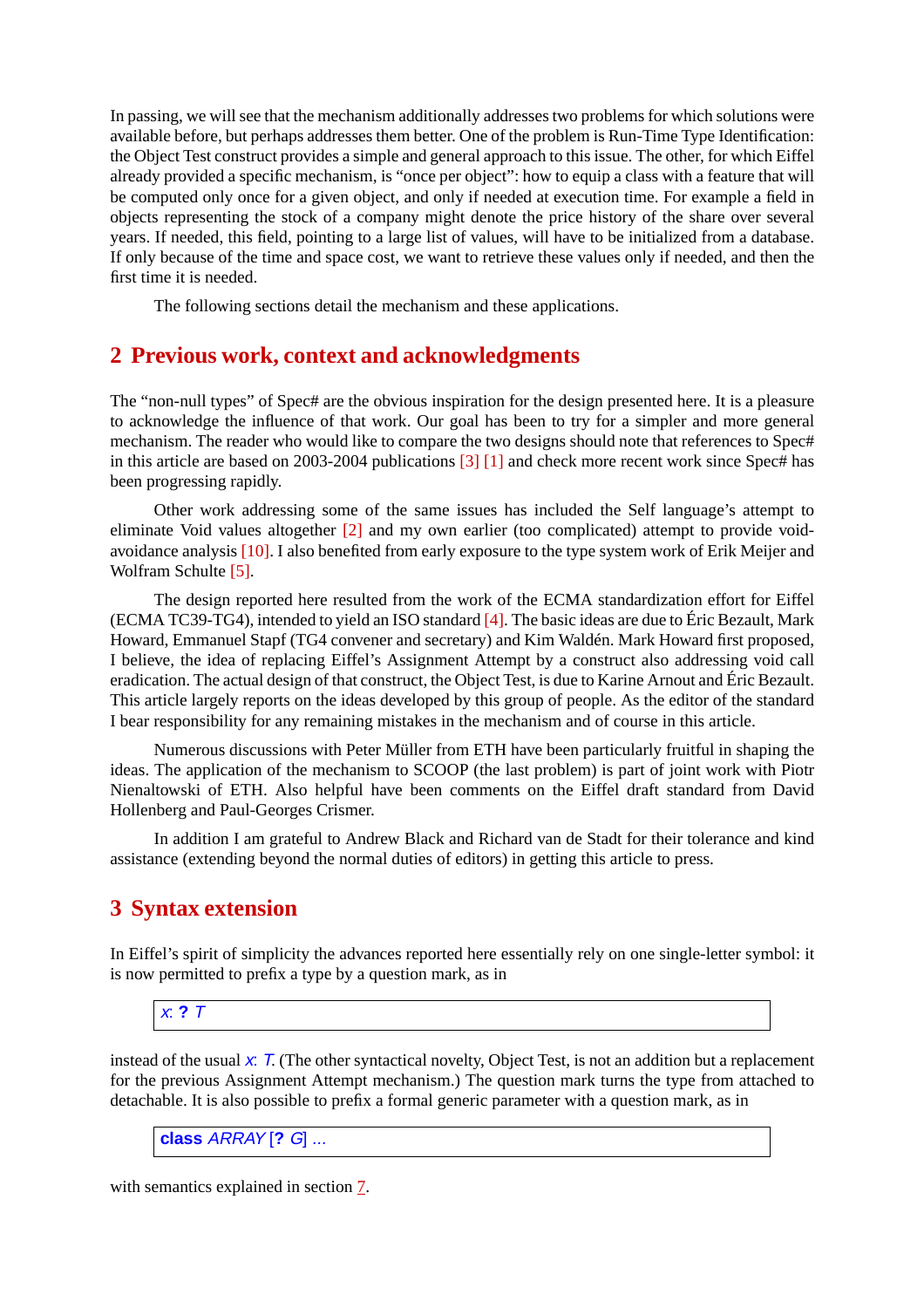The standards committee decided that in the absence of a question mark **types are attached by default** and hence do not support *Void* as a possible value. This is based on the analysis that void values are of interest to authors of fundamental data structure libraries such as EiffelBase [\[7\],](#page-25-8) which include classes representing linked data structures such as void-terminated linked lists, but much less to authors of application programs; classes *COMPANY\_STOCK* in a financial application or *LANDING* ROUTE in an aeronautic application are unlikely to require support for void values. So we ask professional library developers working on the basic "plumbing" to specify the possibility of void values when they need it, by using detachable types for example in the declaration of the neighboring item in class LINKABLE [G] describing linked list items:

right: **?** LINKABLE [G]



but leave application programmers in peace when, as should usually be the case, they don't care about void values and, more importantly, don't want to worry about the resulting possibility of void calls.

This choice of default semantics raises a backward compatibility problem in the context, mentioned above, of preserving the huge commercial investment of Eiffel users; in the previous versions of the language, reference types support void by default, and some programs take advantage of that convention. To address this issue, we provide the symbol **!** as a transition facility. **!** <sup>T</sup> means the attached version of type  $\overline{T}$ . In standard Eiffel this will mean the same as  $\overline{T}$ , so the exclamation mark symbol is redundant. But offering an explicit symbol enables compilers to provide a migration option whereby the default semantics is reversed (<sup>T</sup> means **?** <sup>T</sup>), compatible with the previous convention. Programmers can then continue to use their existing classes with their original semantics, while starting to take advantage of void-call avoidance guarantees by declaring attached types with the explicit **!**. In the final state, the need for **!** will go away. In the rest of this article we stick with the Standard option: we don't need to use **!** at all, with the understanding that <sup>T</sup> means **!** T.

The **?** and **!** symbols are inspired by the conventions of Spec#. There has been criticism on the part of some Eiffel users that these are cryptic symbols ("*it looks like C++*!") not in the Eiffel style; the symbol **!** in particular has bad karma since it was part of a short-lived syntax variant for the creation instruction now written in the normal Eiffel style as **create** <sup>x</sup>. Although the symbols have the benefit of brevity, they might similarly go away in favor of keywords, not affecting the validity rules, semantics and discussion of the present article.

To understand the rest of that discussion, note that Eiffel has two kinds of type: *reference* types, the default, whose values are reference to objects (or void in the case of detachable types); and *expanded* types, equipped with copy semantics. (The "value" types of C# are a slightly more restricted form of expanded types.) A type is expanded if it is based on a class declared as **expanded class** C ... rather than just **class** C ... Expanded types serve in particular to represent subobject fields of objects, as well as to model the basic types such as *INTEGER* and *REAL*, enabling Eiffel to have a consistent type system entirely based on the notion of class. Obviously expanded types do not support *Void* as one of their possible values. In the rest of this discussion the term "attached type" covers both non-detachable reference types (the most common case) and expanded types; that is to say, every type except a (reference) detachable type declared explicitly as **?** T.

### **4 Constraints on calls and attachment**

The fundamental new constraint ensuring avoidance of void calls restricts the target of a qualified call:

**Target Validity rule** A qualified call  $a$ , f or  $a$ , f (args) is valid only if the target expression a is attached.

An expression a is said to be attached, in the usual case, if its type is attached. This notion will be slightly generalized below.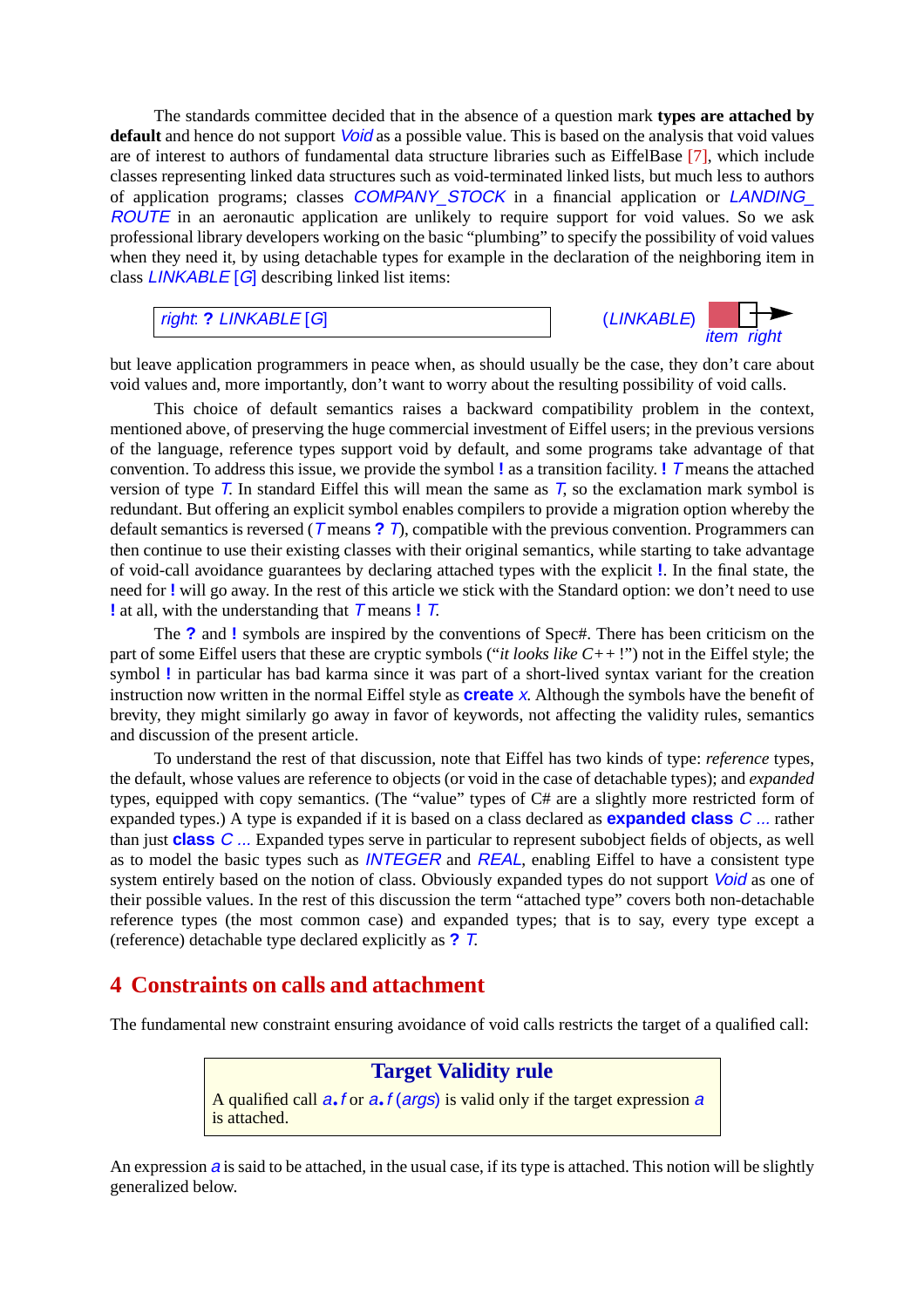A general note on the style of language description: "validity rules" in the specification of Eiffel [\[6\]](#page-25-0) [\[4\]](#page-25-7) [\[12\]](#page-25-9) stand between syntax and semantics; they supplement the syntax by placing constraints (sometimes known as "static semantics") on acceptable language elements. Unlike in many other language descriptions, Eiffel's validity rules are always phrased in "if and only if" style: they don't just list individual permitted and prohibited cases, but give an exhaustive list of the necessary *and sufficient* conditions for a construct specimen to be valid, thus reinforcing programmer's confidence in the language. This property obviously does not apply to the rules as given in this article, since it is not a complete language description. The Target Validity rule, for example, appears above in "only if" style since it supplements other clauses on valid calls (such as  $\alpha$  being of a type that has a feature f with the appropriate arguments, exported to the given client). The rules respect the spirit of the language definition, however, by essentially specifying all the supplementary clauses added to the existing rules.

The Target Validity rule will clearly ensure eradication of void calls if attached types live up to their name by not permitting void values at run time; the discussion will now focus on how to meet this requirement.

The other principal new constraint on an existing construct governs attachment. The term "attachment", for source y and target x, covers two operations: the assignment  $x := y$ , and argument passing  $f(..., y, ...)$  or  $a.f(..., y, ...)$  where the corresponding formal argument in f is x. The basic existing rule on attachment is *conformance* or *convertibility* of the source to the target; conformance, as mentioned, is based on inheritance (with provision for generic parameters), and convertibility is based on the Eiffel mechanism, generalizing ordinary conversions between basic types such as INTEGER and *REAL*, and allowing programmers to specify conversions as part of a class definition. Now we add a condition:

### **Attachment Consistency rule**

An attachment of source  $y$  and target  $x$ , where the type of  $x$  is attached, is permitted only if the type of y is also attached.

This rule is trivially satisfied for expanded types (the only type that conforms to an expanded type  $ET$  is ET itself) but new for attached reference types.

A companion rule lets us, in the redefinition of a feature in a descendant of the original class, change a result type from detachable to attached, and an argument type from attached to detachable. The rationale is the same, understood in the context of polymorphism and dynamic binding.

This rule narrows down the risk of void call by guaranteeing that if a void value arises somewhere it will not be transmitted, through assignment or argument passing, to variables of attached types. There remains to guarantee that the values *initially* set for targets of attached type can never be void. This sometimes delicate initialization issue will indeed occupy most of the remaining discussion.

# **5 Initialization**

### **5.1 Variables and entities**

Initialization affects not just variables but the more general notion of "entity". An entity is any name in the program that represents possible values at run time. This covers:

- *Variables*: local variables of routines, attributes of classes (each representing a field in the corresponding instances).
- "*Read-only*" entities: manifest constants, as in the declaration Pi: REAL = 3.141592, formal arguments of routines, **Current** representing the current objects (similar to this or self).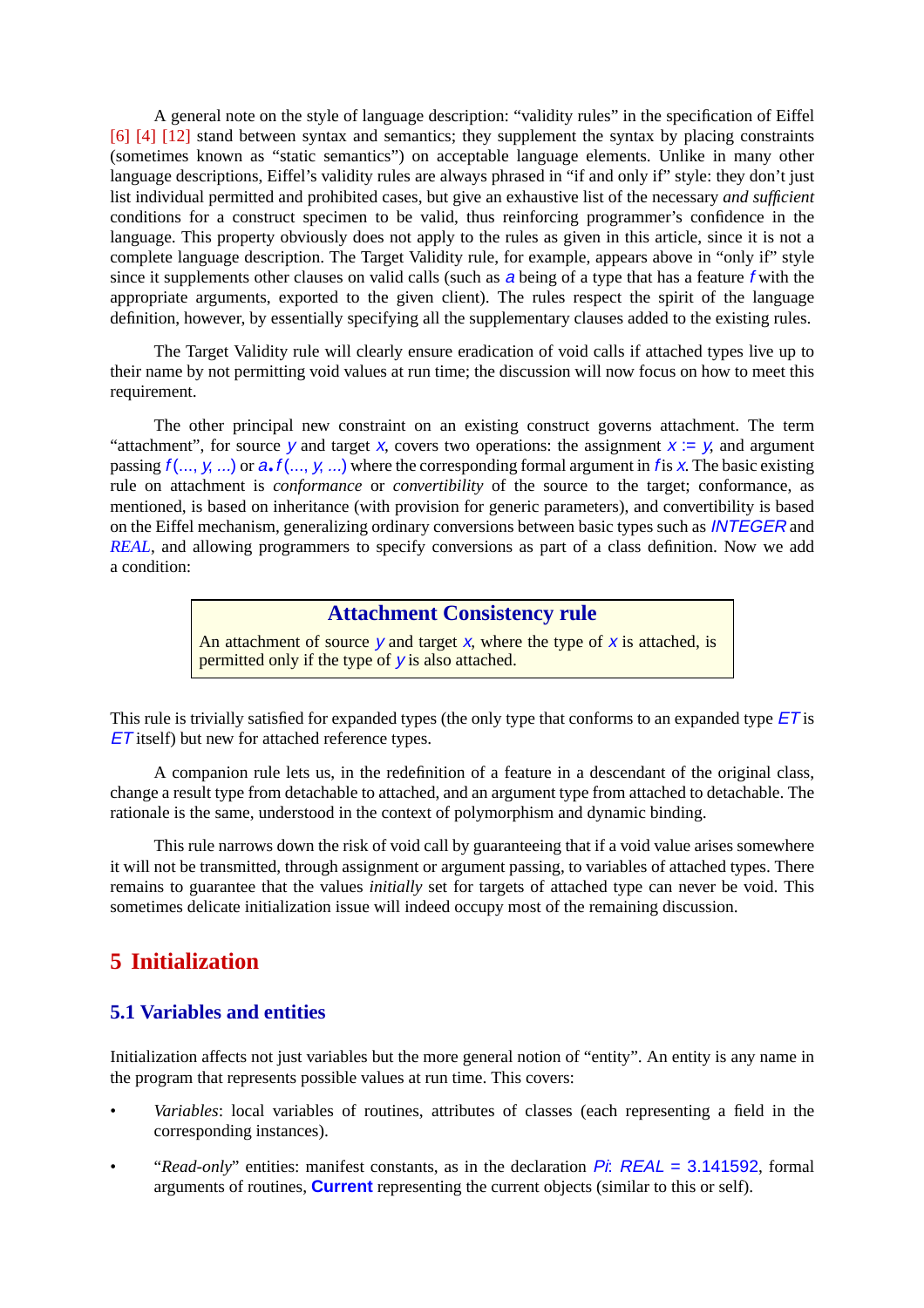A variable x can be the target of an assignment, as in  $x := y$ . Read-only entities can't, as they are set once and for all. More precisely: a constant has a fixed value for the duration of the program; **Current** is set by the execution (for the duration of a call  $x$ , f, the new current object will be the object attached to  $x$ , as evaluated relative to the previous current object); formal arguments are attached to the value of the corresponding actuals at the time of each call, and cannot be changed during the execution of that call.

*Local variables* include a special case, the predefined local **Result** denoting the result to be returned by a function, as in the following scheme:

```
clicked_window (address: URL) : WINDOW /2/
          -- Window showing URL for address: depending on user
         -- request, either same as current display window or
         -- newly created one.
    do
         if must open in new window then
              create Result.make (address)
         else -- Keep current window, but display address
              Result := display_window.displaying (address)
         end
    end
```
This example also illustrates the creation instruction, here using the creation procedure make. Unlike the constructors of C++, Java or C#, creation procedures in Eiffel are normal procedures of the class, which happen to be marked as available for creation (the class lists them in a clause labeled **create**).

The example also shows a typical context in which the initialization issue arises: WINDOW being an attached type, we must make sure that **Result** is attached (non-void) on exit. Clearly a creation instruction (first branch) produces an attached result. The second branch will work too if the function displaying, returning a *WINDOW* and hence required to produce an attached result, satisfies this requirement.

### **5.2 Self-initializing types**

In earlier versions of Eiffel, initialization has always been guaranteed for all variables, to avoid the kind of run-time situation, possible in some other languages, where the program suddenly finds a variable with an unpredictable value as left in memory by the execution of a previous program if any. This would be a reliability and security risk. Any solution to the initialization issue must continue to avoid that risk.

Since read-only entities are taken care of, it remains to ensure that every variable has a welldefined value before its *first use*, meaning more precisely:

- For local variables of a routine r, including **Result** for a function: the first use in any particular call to r.
- For attributes: the first use for any particular object. This doesn't just mean the first use in a routine call  $x, r$  (...) where r is a routine of the class: it can also be during a creation operation **create** x. make  $(...)$  at the time the object is being created, where make may try to access the attribute; or, if contract monitoring is on, in the evaluation of the class invariant, before or after the execution of a routine call.

Eiffel's earlier initialization rules were simple:

- 1 •A variable of a reference type was initialized to *Void*. This policy will be retained for detachable types, but we need a different one for attached types; this is the crux of our problem.
- <span id="page-8-0"></span>2 •The basic types BOOLEAN, CHARACTER, INTEGER, REAL, all of them expanded types, specify default initialization values, respectively **False**, null character, 0, 0.0.
- <span id="page-8-1"></span>3 •Programmer-defined expanded types were required to include *default create* among their creation procedures. *default\_create* is a procedure defined in class  $\overrightarrow{ANY}$  (the top-level class of which all other classes are descendants, similar to Object in other frameworks but in the context of mul-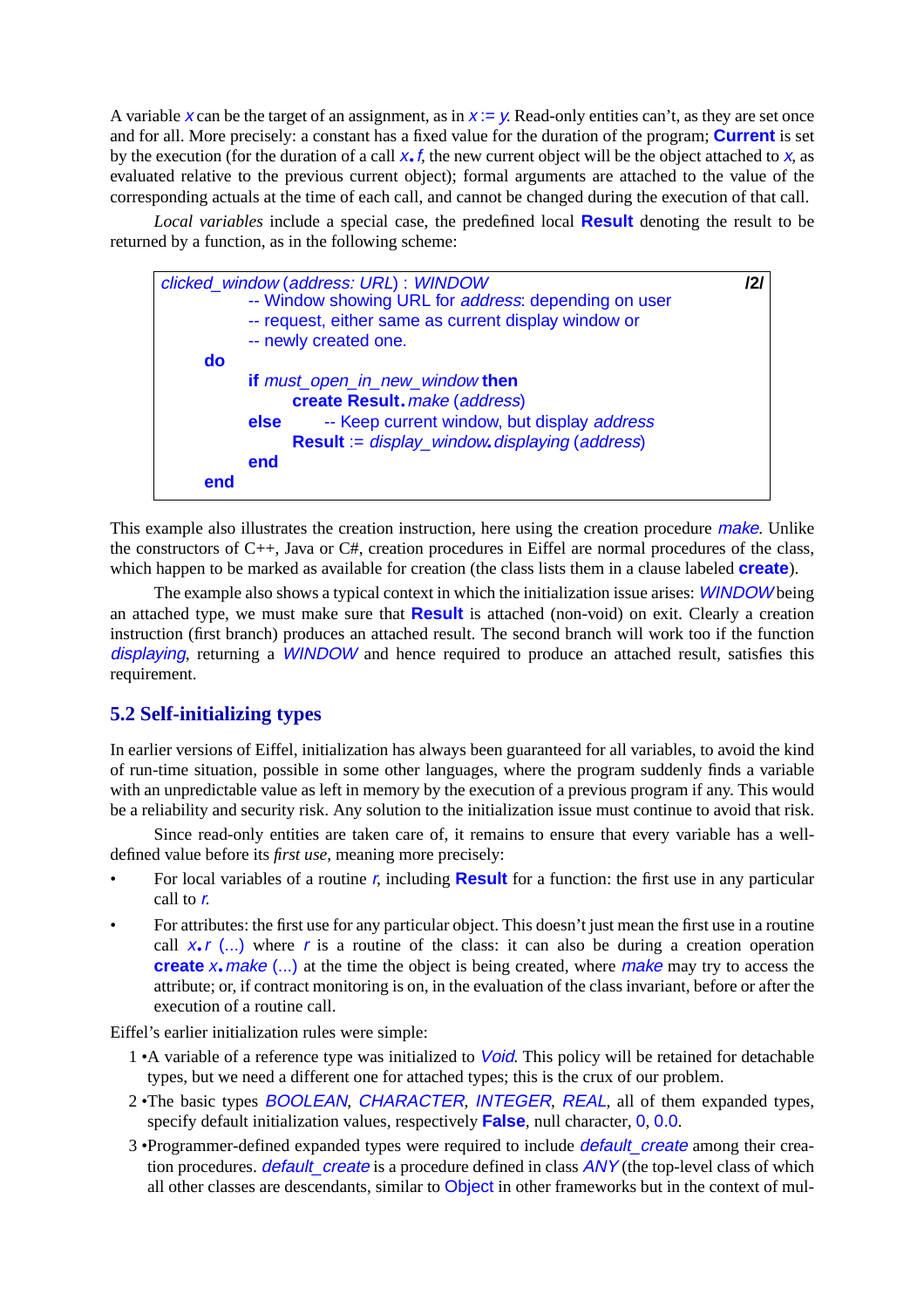tiple inheritance) where it does nothing; any class can redefine it to implement a specific initialization scheme. Although implicitly present in every class, *default create* is not necessarily available as a creation procedure; this happens only if the class lists it explicitly in its **create** clause.

Case  $\frac{2}{2}$  $\frac{2}{2}$  $\frac{2}{2}$  is in fact an application of case  $\frac{3}{2}$  $\frac{3}{2}$  $\frac{3}{2}$ , assuming proper versions of *default\_create* in the basic types. Note that *default* create only needs to create a new object in the case of reference types; for variables of expanded types, it can simply apply its algorithm to an existing object.

It is tempting to keep this *default\_create* requirement for expanded types, extend it to attached types, and declare victory. This was, however, found too restrictive. First, it would break most existing code: as noted above, we would like to assume that most application classes do not need void values, and so can effortlessly be reinterpreted, under the new scheme, as attached; but we cannot assume that all or even a majority already support *default\_create* as creation procedure. In fact this is not such a common case since most non-trivial class invariants require creation procedures with arguments. Even for new classes, the *default* create requirement is not one we can easily impose on all application programmers.

Even if we can't use impose it universally, this requirement does address the initialization problem for variables of the corresponding types, so we may rely on it when applicable. We give such types a name:

### **Definition: Self-initializing type**

- A type is **self-initializing** if it is one of:
- A detachable type.
- A type (including the basic types) based on a class that makes default\_ create from ANY available for creation.

For variables of self-initializing types we adopt a policy of **lazy initialization**. The previous policy was systematically to initialize object fields (corresponding to attributes) on object creation, prior to the execution of any creation procedure such as *make* above, and local variables on routine entry, using in both cases the default value, language-set or provided by *default\_create*. Instead, we can now afford a more flexible policy: no sweeping general initialization, but, on first access to a variable of a selfinitializing type, check whether it has already been set; if not, call *default\_create*. This actually implies a slight change of semantics for expanded types:

- Under the previous rules, the semantics for expanded types was that a variable directly denoted an object of that type, rather than a reference. For an attribute, this means a **subobject** of the current object; for a local variable, the compiler-generated code may allocate the object directly on the **stack** rather than on the heap. One of the disadvantages of this approach, apart from its too greedy approach to initialization with *default\_create*, is that it requires a special rule prohibiting cycles in the client relation between expanded types: if both  $\overline{A}$  and  $\overline{B}$  are expanded classes, you can't have A declare an attribute of type  $\tilde{B}$  and conversely, since this would mean that every object of type  $\tilde{A}$ has a subobject of type  $\overline{B}$  and conversely.
- The new semantics is simply that expanded types simply represent objects with **copy semantics** rather than the default *reference semantics*. Using such an object as source of an assignment will imply copying, rather than assign a reference.
- As a result, the clumsy prohibition of no client cycles between expanded classes goes away.
- We also removed the requirement that expanded types provide *default create* for creation; in other words, they do not have to be self-initializing. When they are not, the same alternative initialization techniques as for attached reference types, discussed below, are available to them, and the same lazy initialization semantics.
- Compilers can now implement expanded types through references; this is purely a matter of implementation, as the only requirement is copy semantics.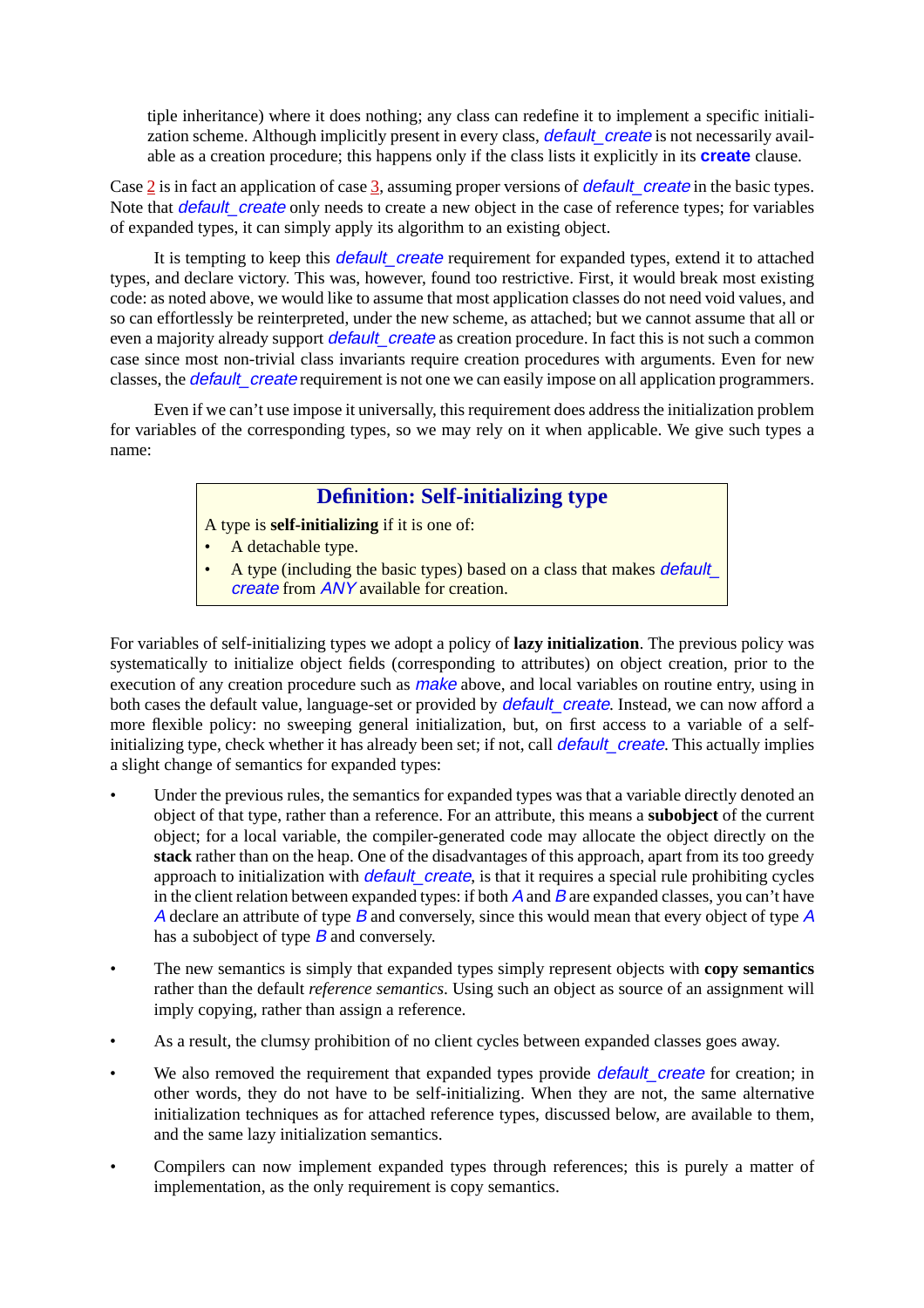- In the vast majority of cases, there are indeed no cycles in the client relation; compilers can then optimize the representation by using subobjects and stack-based allocation as before. In the general spirit of the language's evolution, the idea is to make things simpler and more easy to learn for programmers (just talk about copy semantics, don't worry about implementation), remove hard-to-justify restrictions, and expect a little more of the compiler writer.
- Previously, a creation instruction **create** x, make (...), where make can be default create, would not (as noted) create an object for expanded  $x$ , but simply apply make to an existing stack object or subobject. Now it may have to create an object, in particular if the relation does have cycles. This is an implementation matter not affecting the semantics.
- Whether or not it actually creates an object, the creation instruction will be triggered the first time the execution needs a particular expanded variable. This change from a greedy policy (initialize everything on object creation or routine entry) to a lazy one can break some existing code if make or *default* create performs some significant operations on the current object and others: this initialization can occur later, or not at all. The new policy seems better, but maintainers of existing software must be warned of the change and given a backward-compatibility option to keep the old semantics.

Except for copy semantics, the rest of this discussion applies to self-initializing reference types as well as to expanded types.

To summarize the results so far, we have narrowed down the initialization problem by taking care of one important case: self-initializing types, for which the policy will be to create the object (or possibly reinitialize an existing object in the expand case) if its first attempted use finds it uninitialized.

This leaves — apart from generic parameters — the case of non-self-initializing types.

### **5.3 Self-initializing attributes**

If the type is not self-initializing, we can make an individual *attribute* (instance variable) self-initializing. (The technique will not be available for local variables.)

Here, especially for readers steeped in  $C_{++}$  or its successors such as Java and  $C_{+}$ , a little digression is necessary about what I believe to be a misunderstanding of object-oriented principles in a specific aspect of the design of these languages. They consider an attribute (also called *instance variable*, *member variable* or *field*) as fundamentally different from a function (or *method*); this is illustrated by the difference in call syntax, as in

$$
y := x \cdot my_{\text{attribute}}
$$

<span id="page-10-1"></span><span id="page-10-0"></span>versus

$$
y := x \cdot your\_function()
$$
 -- Note the parentheses

which makes it impossible to change your mind — go from a storage-based implementation to a computation-based one for a certain query returning information on objects of a certain type — without affecting *every single client* using the query in the above styles. The Principle of Uniform Access [\[8\]](#page-25-10) requires instead that such a choice of implementation should not be relevant to clients. In Eiffel (as already in Simula 67) the syntax in both cases is simply

#### <sup>x</sup>.her\_query

which could call either an attribute or a function; the term "query" covers both cases.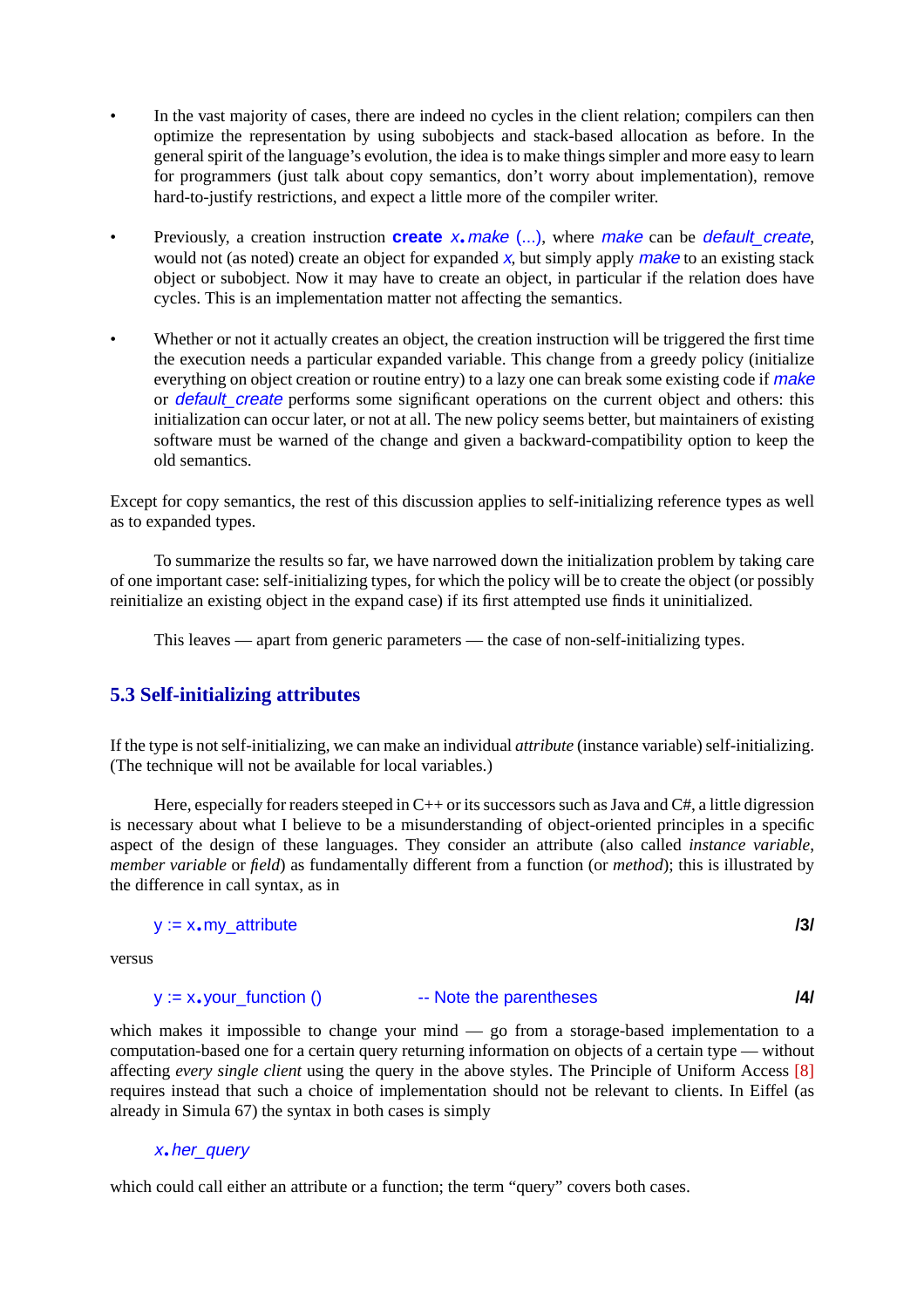The problem goes further. Because a class in  $C_{++}$  etc., when it exports an attribute, exports the information that it is an attribute (rather than just a query), it exports it for both reading and writing, permitting remote assignments to object fields, such as

#### <sup>x</sup>.my\_attribute = new\_value **/5/**

<span id="page-11-0"></span>This scheme is widely considered bad practice since it violates the principles of information hiding and data abstraction, which would require a procedure call

#### <sup>x</sup>.set\_my\_attribute (new\_value) **/6/**

<span id="page-11-1"></span>with a proper set\_my\_attribute procedure. As a result, textbooks warn against exporting attributes always a bad sign, since if a language design permits a construct officially considered bad the better solution would be to remove it from the language itself — and suggest writing instead an exported function that will return the value of the attribute, itself declared secret (private), so that instead of the plain attribute access [/3/](#page-10-0) one will call, in style [/4/](#page-10-1), a function whose sole purpose is to access and return the secret attribute's value. But this leads to lots of noise in the program text, with secret attributes shadowed by little functions all of the same trivial form (one line to return the value). "Properties", as introduced by Delphi and also present in C#, handle such cases by letting the programmer associate with such a secret attribute a "getter" function and a "setter" procedure, which will respectively return the value and set it. The advantage is to permit the assignment syntax  $\frac{1}{5}$  with the semantics of a procedure call  $/6/$  (as also now possible in Eiffel, with examples below). But the price is even more noise: in C#, altogether three keywords (value, set, get) in the language, and still two separate features in the class — the attribute and the property — for a single query.

The Eiffel policy is different. The Uniform Access Principle suggests that we should make as little difference as possible between attributes and functions. Each is just a query; if exported, it is exported as a query, for access only. The interface of a class (as produced by automatic documentation tools) doesn't show the difference between an attribute and a function; nor, as we have seen above, does the call syntax (no useless empty parentheses).

Standard Eiffel goes further in the application of the principle. In particular, it was previously not possible, largely for fear of performance overhead, to redefine an attribute into a function in a descendant class (while the reverse was permitted). Partly as a result, attributes could not have contracts preconditions and postconditions — as functions do; postcondition properties can be taken care of in the class invariant, but there is no substitute for preconditions. These restrictions are now all gone, in part because of the availability of better implementation techniques that avoid penalizing programs that don't need the extended facilities. With a new keyword **attribute**, one can equip an attribute with a contract:

| bounding_rectangle: RECTANGLE                           |  |
|---------------------------------------------------------|--|
| -- Smallest rectangle including whole of current figure |  |
| require                                                 |  |
| bounded                                                 |  |
| <b>attribute</b>                                        |  |
| ensure                                                  |  |
| <b>Result, height = height</b>                          |  |
| $Result$ <i>width</i> = width                           |  |
| Result.lower_left = lower_left                          |  |
| <b>Result.</b> contains (Current)                       |  |
| end                                                     |  |

With this convention the attribute can freely be redefined into a function and conversely. Note that **Result**, previously meaningful for functions only, is now available for attributes too; the example uses it for its postcondition. This further enhances the symmetry between the two concepts. The previous syntax for declaring an attribute,  $x$ : **SOME\_TYPE**, remains available as an abbreviation for

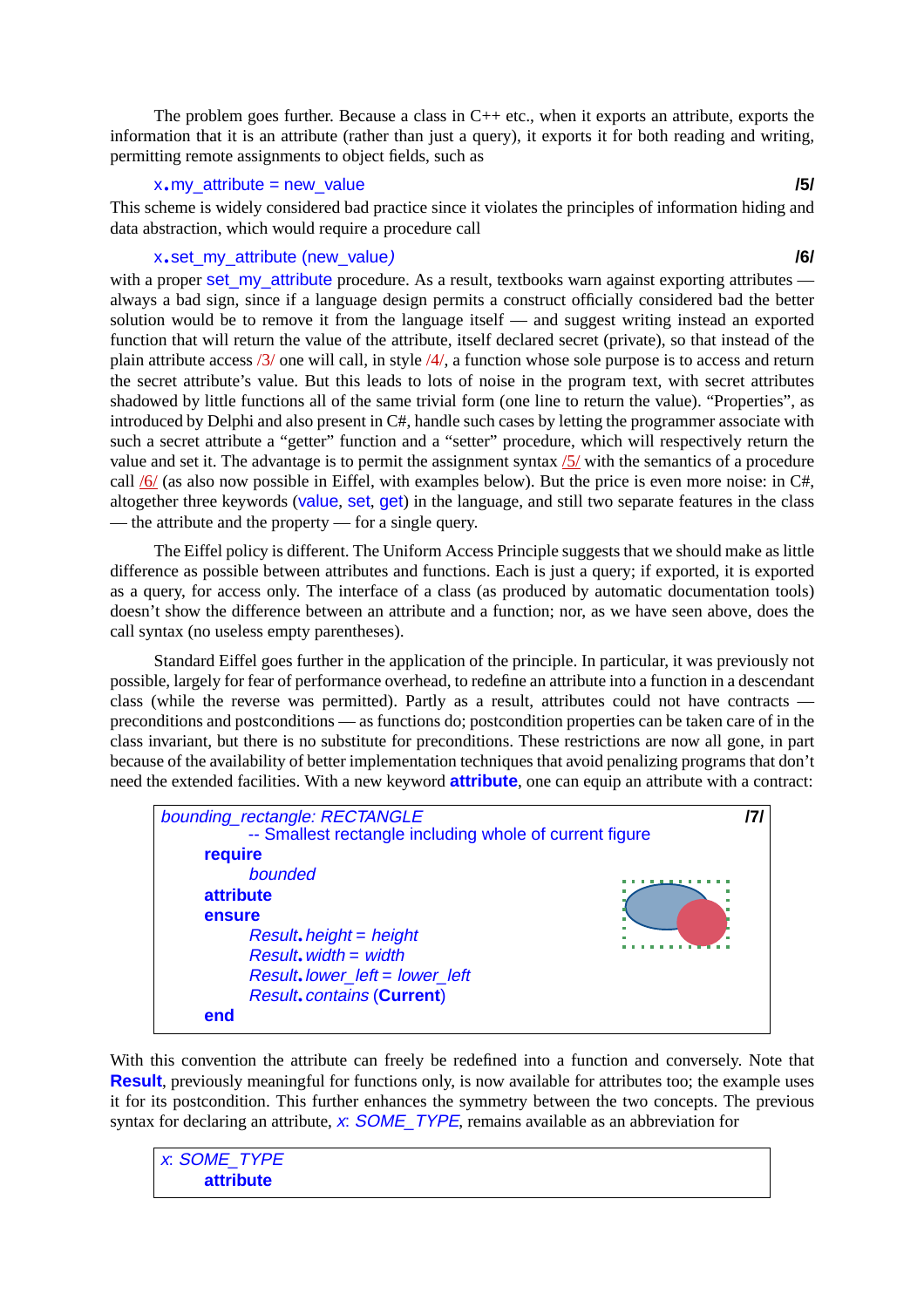End of digression. This new generality of the concept of attribute suggests another simple mechanism taking care of explicit attribute initialization, and making attributes even more similar to functions: give them an optional algorithm by allowing instructions after **attribute**, the same way a function has instructions after **do** (see e.g. [/2/\)](#page-8-2). So we can for example provide shadow with an explicit initialization:

```
bounding_rectangle: FIGURE ABI
         -- Smallest rectangle including whole of current figure
         -- (Computed only if needed)
    require
         bounded
    attribute
         create Result.set (lower_left, width, height)
    ensure
         -- As above
    end
```
The semantics is to call this code if — and only if — execution finds, for a particular object, the attribute uninitialized on first use of that object.

An interesting benefit of this technique is to provide a "**once per object**" mechanism, letting us performing a certain operation at most one time on any object, and only when needed, in a lazy style. That's what the algorithm for *bounding\_rectangle* does. Here is another example, from a class COMPANY\_STOCK:

<span id="page-12-1"></span>

The stock history list might be huge, so we only want to retrieve it into memory from the database for a particular company if, and when, we need it. This could be done manually by keeping a boolean attribute that says whether the list has been retrieved, but the technique is tedious is there are many such "lazy" queries. Self-initializing attributes solve the problem in a simpler way. Note the use of an Object Test to check whether the object structure retrieved from the database is of the expected type.

The presence of self-initialization for a particular attribute will, in the semantics, take precedence over self-initialization at the class level if also present.

This concept of self-initializing attribute further narrows down the initialization issue. But it does not yet solve it completely:

It does not apply to local variables. In fact we could devise a similar notion of "self-initializing" local", where the declaration includes an initialization algorithm. But this seems overkill for such a narrowly-scoped notion.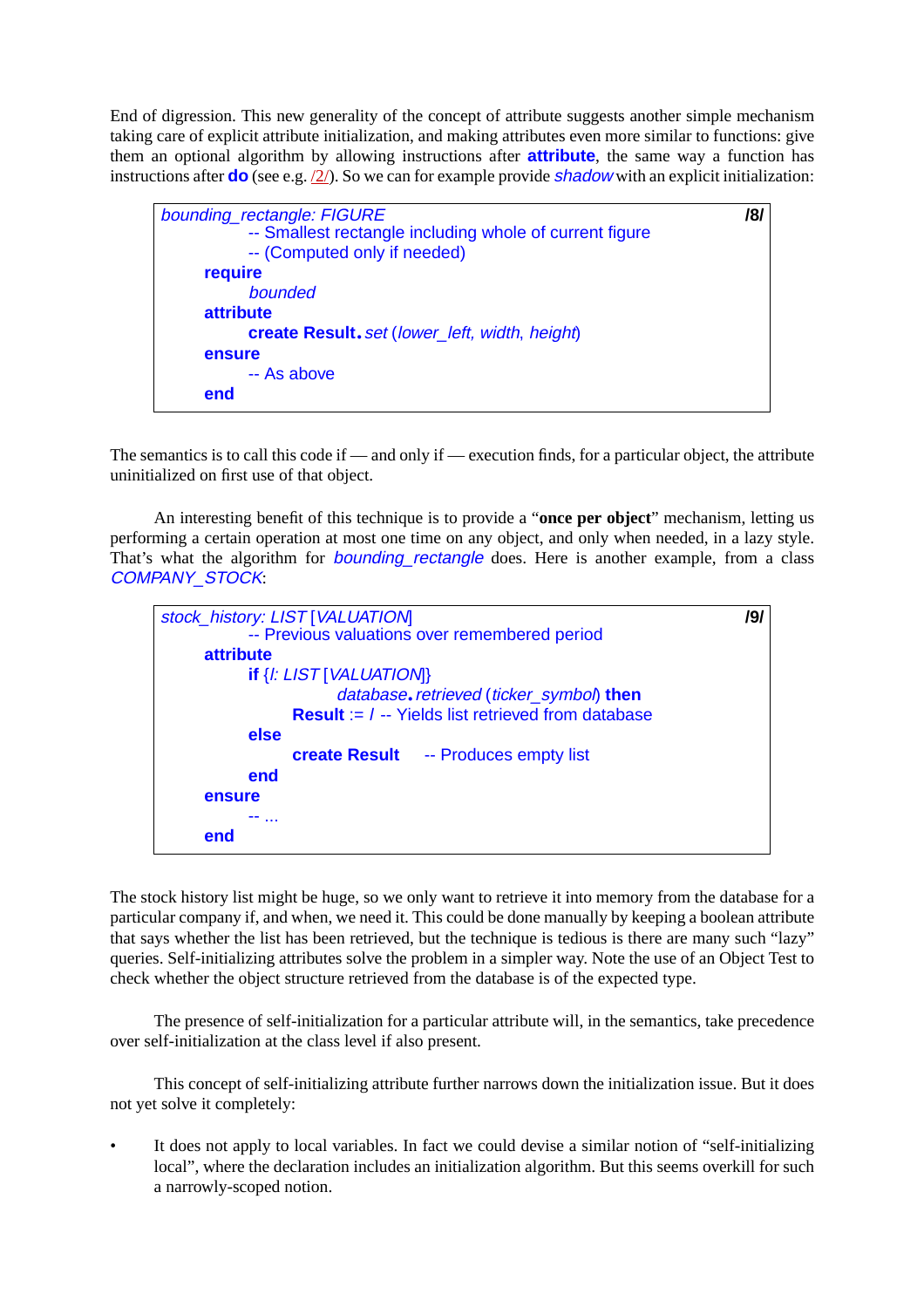• For both attributes and local variables the requirement of self-initialization cannot be the only possibility. In some cases a human reader sees immediately that for every use of a variable at run time an assignment or creation will have happened before, giving it a well-defined attached value. Then the lazy initialization-on-demand of either self-initializing types or self-initializing attributes is not necessary, and would in fact be deceptive in the program text since the initialization code will be never be executed. We should simply let things go as originally written, after checking that there is no risk of undefined or void value.

## **5.4 Certified Attachment Patterns**

The last observation leads to the third and last initialization technique: rely on compilers (or other static checking tools) to verify that explicit assignment or creation will have occurred before every use. The authors of Spec# have reached a similar conclusion, taking advantage of modern compiler technology; they write  $[1]$ :

*Spec# stipulates the inference of non-nullity for local variables. This inference is performed as a dataflow analysis by the Spec# compiler.*

We differ from this assessment in only one respect: it is not possible in Eiffel to refer to "the compiler". There are a number of Eiffel compilers, and one of the principal purposes of the ECMA standard is precisely to keep maintaining their specific personalities while guaranteeing full syntactical, validity and semantic interoperability for the benefit of users. Even if there were only one compiler as currently with Spec#, we do not wish to let programmers depend on the smartness of the particular implementation to find out — by trying a compilation and waiting for possible rejection — if a particular scheme will work or not. There should be precise rules stating what is permissible and what is not. These rules should be available in a descriptive style, like the rest of a good language specification, not in an operational style dependent on the functioning of a compiler. They should be valid for any implementation; after all, much of the progress in modern programming language description has followed from the decision to abstract from the properties of a particular compiler and provide high-level semantic specifications instead.

Apart from this difference of view, the Eiffel rules result from the same decision of relying — for cases not covered by self-initializing types or attributes — on statically enforceable rules of good conduct. We call them Certified Attachment Patterns:

## **Definition: Certified Attachment Pattern (CAP)**

A Certified Attachment Pattern for a non-self-initializing variable  $x$  is a general program context in which <sup>x</sup> is guaranteed to be non-void.

Here is a typical Certified Attachment Pattern, for an arbitrary attribute or local variable x. If the body of the routine starts with a creation instruction or assignment of target  $x$ , then the immediately following instruction position is a CAP for <sup>x</sup>. This is a very important pattern; in fact (as the reader may have noted) neither of the last two examples [/8/](#page-12-0) [/9/](#page-12-1) would be valid without it, because they rely on a **create Result** ... instruction to ensure that **Result** is non-void on return from the attribute evaluation. This property is trivial — since the **create** instruction is the last in the routine — but without the CAP there would be no way to rely on it.

The stock history example [/9/](#page-12-1) also relies on another CAP: if  $cap1$  and  $cap2$  are two Certified Assignment Patterns for x, then so is **if** c then cap1 **else** cap2 **end** for any condition c.

Here is a third CAP, assuming that  $x$  is a local variable or formal routine argument:

<span id="page-13-0"></span>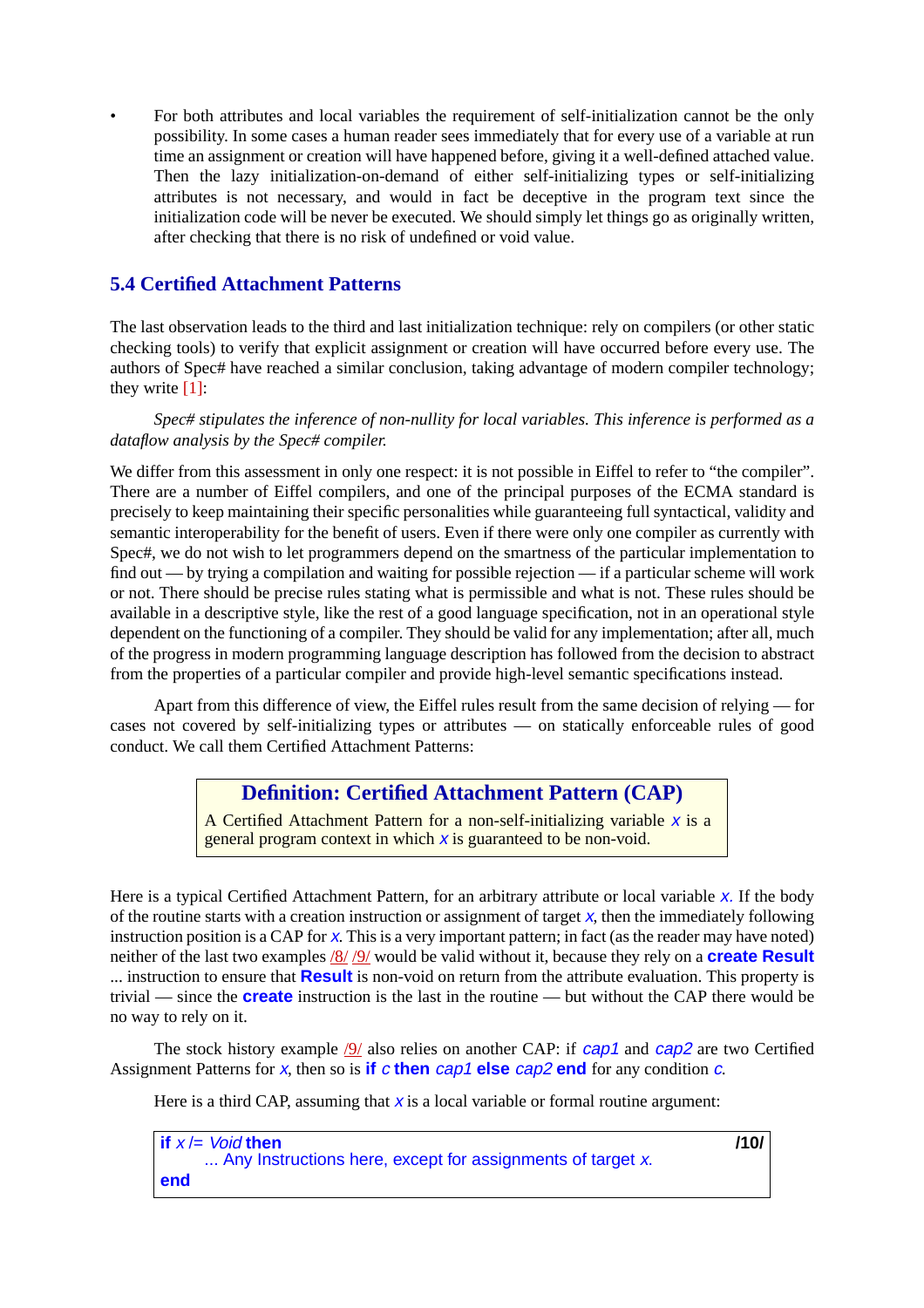The **then** branch is a CAP for <sup>x</sup>. It would **not** be a valid CAP if <sup>x</sup> were an attribute, as the "Instructions" could include procedure calls that perform an assignment (of a possible void value) to <sup>x</sup>. But for a local variable we can ascertain just by looking locally at the **then** branch that there is no such assignment.

Certified Attachment Patterns, from the above definition, apply to "non-self-initializing variables". This includes variables of attached types that are not self-initializing, but also variables of **detachable** types, which we had not considered for a while. In fact, as the reader may have noted,  $/10/$ is meaningful only for a detachable type; if the type of  $x$  is attached, and not self-initializing, then the attempt to evaluate it in the test  $x$  /= Void of [/10/](#page-13-0) would not work; and the test is meaningless anyway for <sup>x</sup> of an attached type. But for detachable <sup>x</sup> the CAP is useful, as it allows us to perform a call of target <sup>x</sup> as part of the Instructions.

Such calls are indeed valid. The Target Validity Rule, the basic constraint of the void-safe type system, stated that "A qualified call  $\vec{a}$ ,  $\vec{f}$  is only valid if  $\vec{a}$  is attached". As noted, this usually means that the type of  $a$  is attached, but we can generalize the definition to take advantage of CAPs:

### **Definition: Attached expression**

An expression a is attached if and only if either:

- Its type is an attached type.
- It occurs as part of a Certified Attachment Pattern for a.

Without this CAP, we would have, for every use of a local variable  $\chi$  of a detachable types, to write an Object Test (with the need to shadow  $x$  with an explicitly declared Object-Test-Local  $y$ , as in **if**  $\{y: TYPE \text{ OF } X\}$  x then ...) every time we want to use x as target of a call. Occasion ally this cannot be avoided, but often the routine's algorithm naturally includes **if**  $x$  /= *Void* then ..., which the CAP allows us to use as it stands, in the way we would normally do.

An associated CAP is for x in the else part of **if**  $x =$  Void then ... **else** ... end. Another one for x, particularly important for class invariants, is in *other\_condition* in

<sup>x</sup> /= Void **and then** other\_condition

where **and then** is the nonstrict conjunction operator, guaranteeing that the second operand will not be evaluated if the first evaluates to false. This also works if we replace **and then** by **implies** (implication, nonstrict in Eiffel, i.e. a **implies** b is defined with value true if a has value false, even if b is not defined); it works for **or else** if we change the test to  $x = \text{void}$ .

Another Certified Attachment Pattern, similar to the first, is particularly important for loops iterating on linked data structure. It is of the form

```
from
       ...
until
      x = Void
loop
      \ldots Any Instructions not assigning to x \ldotsend
```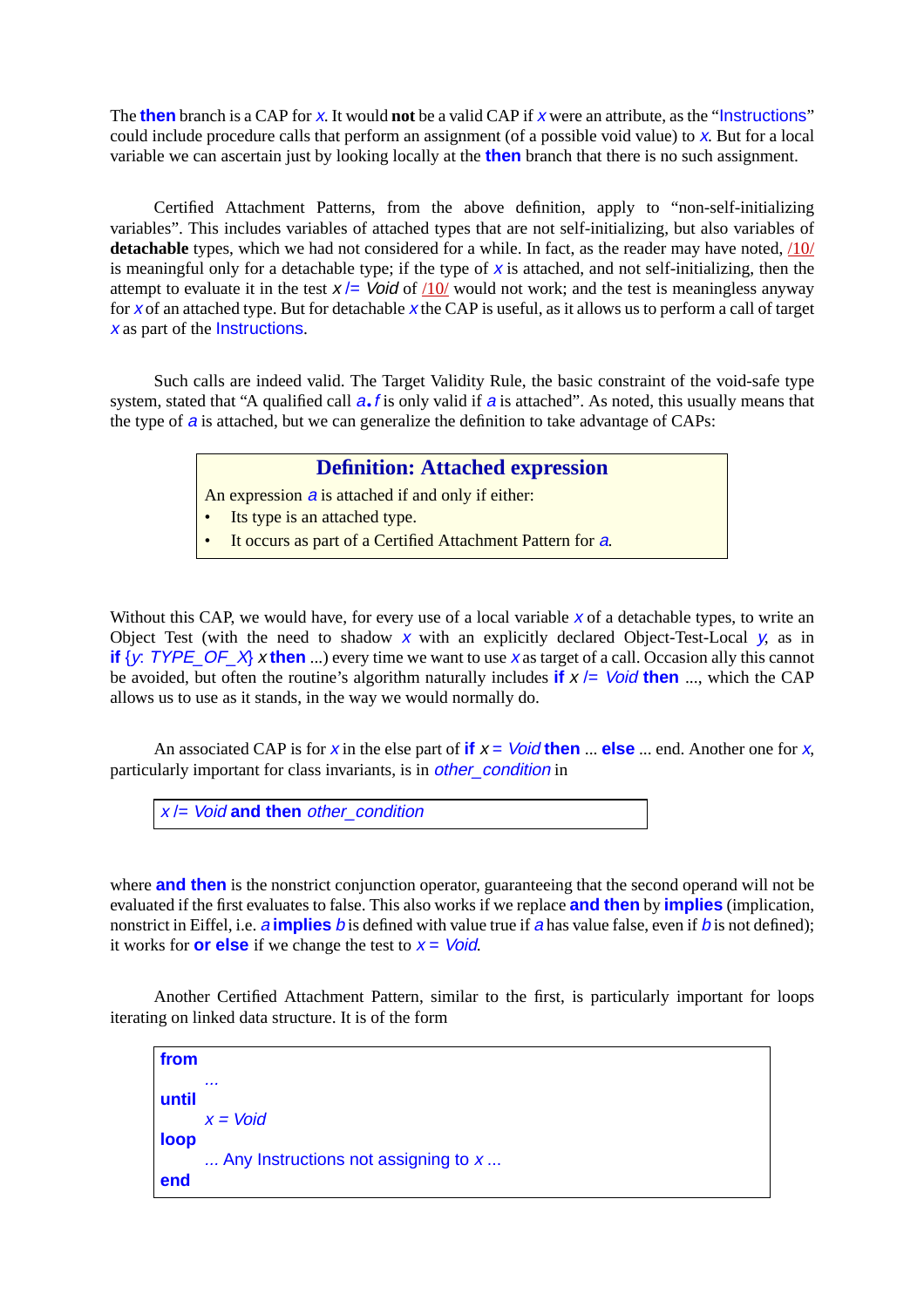If  $x$  is a local variable (again, not an attribute), it remains attached throughout the Instructions. This makes possible, without further ado — in particular, without any Object Test — a whole range of common traversal algorithms, such as this one for searching in a linked list:



(**Result** starts out false; the loop will set it to true if and only if the item in one of the list cells has an item field equal to sought\_value. x is as before a local variable) The CAP enables us to write the loop exactly as we would write it anyway, with the guarantee that it will not produce any void call. A look the previous version of the EiffelBase library suggests that many existing loops will similarly compile and run "as is"; occasionally, application of the Target Validity rule will require a slight rewrite, at worst inclusion of some instructions in an Object Test. This is extremely encouraging (especially given the complexity of some of the intermediate suggestions, some involving changes to the loop construct, that were experimented before we arrived at the general solution reported here). More generally, we see as particularly attractive the prospect of replacing, in such a library, hundreds of occurrences of

```
some_routine (x: SOME_TYPE)
     require
          x = Void
          x.some_property
```
by just

```
some_routine (x: SOME_TYPE)
    require
         x.some_property
```
with the non-void test turned into a compile-time guarantee (*SOME\_TYPE* being an attached type) that <sup>x</sup> indeed represents an object, so that we can concentrate on the more meaningful contractual properties such as **x**. some\_property.

A CAP, very useful in practice, applies to the instructions that immediately follow a series of creation instructions **create** <sup>a</sup> ..., for one or more <sup>a</sup>: these instructions are a CAP for such <sup>a</sup>. Beyond local variables, this also applies to attributes, somewhat neglected by the previous CAPs, and enables us to handle many simple cases such as guaranteeing that a just created **Result** of a function, as in [/8/](#page-12-0) and [/9/](#page-12-1), is attached as expected.

Finally, as a concession to programmers who prefer to run the risk of an exception in the case of a variable that shouldn't be void but is, we include as CAP the position immediately following

```
check
       x /= \text{Void}end
```
taking advantage of Eiffel's **check** instruction. This instruction will raise an exception if  $x$  is void. This CAP is an escape valve, as we do not feel like preventing programmers from using an exception-based style if that's their choice (which we may disapprove).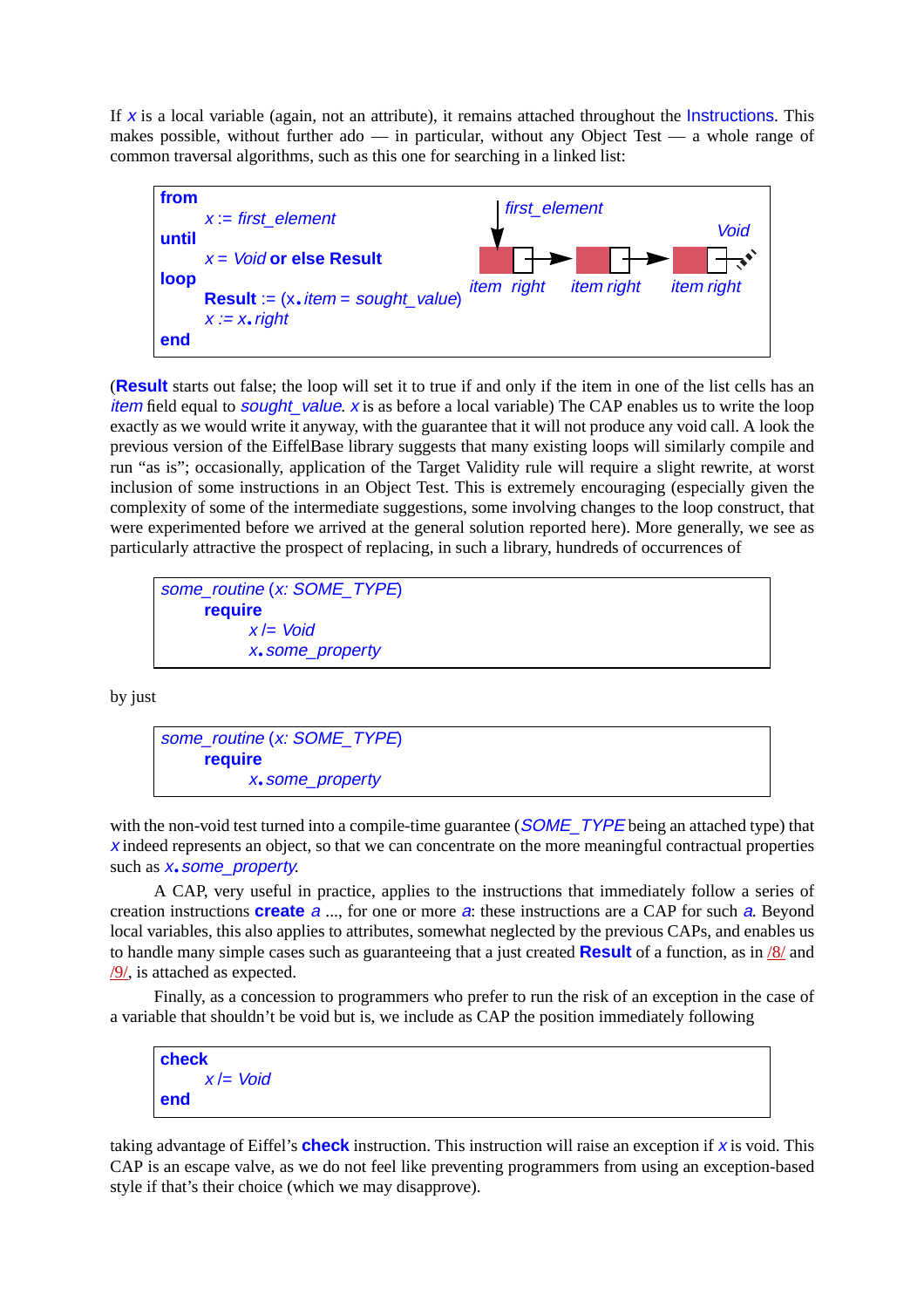Using CAPs to guarantee attachment is a pessimistic policy, erring, if at all, on the side of safety: if we cannot absolutely guarantee the impossibility of a void value, the Target Validity rule will (except, as noted, under backward-compatibility compiler options, to avoid breaking existing code) reject the code. The design rule for CAPs is not that they *support all correct cases*, but that they *reject any incorrect case*. We can afford to miss some correct cases if they do not occur too frequently; the only drawback will be that programmers may have, in some extreme and (we hope) rare situations, an Object Test that appears unnecessary. (Remember that one of the reasons those cases are so rare is that CAPs are only a technique of next-to-last resort, and Object Tests of the last one: in many practical cases the Eiffel programmer can rely on self-initializing types or variables.) As a result we can afford not to care too much about cases that worry the Spec# designers [\[3\]](#page-25-1) [\[1\]](#page-25-3), such as a creation procedure that needs to access an attribute that one is not sure has already been initialized. In Eiffel, the attribute will often be of a self-initializing type, or itself be declared **attribute** ... so that it is self-initializing; if not, there might be a matching CAP; if not, the programmer can always get away with an Object Test or, if that's the preferred style, force a CAP with a **check** instruction as above. We don't have to turn our compilers into prodigies of dataflow analysis.

We do not, in fact, want CAPs to be too sophisticated. They should cover situations where it is immediately obvious to a human reader (and, besides, true!) that an expression cannot take on a void value even though it is neither of an attached type nor self-initializing. The argument should be simple and understandable. If it is convoluted, it may be just as well to force a slight rewrite of the immediate context to make the safety argument compelling. In other works, when it comes to establishing guaranteed attachment status, *we do not want Eiffel compilers to be too smart* about possible voidness. The argument should always remain clearly understandable to the reader of the program, in the Eiffel spirit of clarity and quality-focused software engineering. (There is still a great need for sophisticated dataflow analysis and more generally for very smart compiler writers: generate the fastest and most compact code possible.)

This approach rests under the assumption that a small number of simple CAPs capture the vast majority of practical situations. This seems to be the case with the set of CAPs sketched above, covering most of what has been included in the Eiffel standard, where they are of course specified much more precisely. On the organizational side, the existence of an international standards committee provides a good framework: even if the CAP catalog remains separate from the Eiffel standard proper, permitting more frequent additions, it should remain subject to strict quality control and approval by a group of experts after careful evaluation. Technically (beyond "proof by committee"), the goal should be, with the development of a proper mathematical framework, to *prove* — through machine-validated proofs — the validity of proposed CAPs. The three criteria that must remain in force throughout that process are:

- A guarantee of correctness beyond any doubt.
- Simple enforceability by any reasonable compiler, *without* dataflow analysis.
- Understandability of all CAPs by any reasonably qualified programmer.

# **6 Object Tests and their scopes**

The Object Test form of boolean expression,  $\{x: \tau\}$  exp, was presented in the Overview, which gave the essentials. T is an attached type;  $\exp$  is an expression; x is a fresh name not used for any entity in the enclosing context, and is known as the **Object-Test-Local** of the expression. Evaluation of the expression:

- Yields true if and only if the value of  $\exp$  is attached to an object of type  $\Gamma$  (and so, as a particular consequence, not void).
- Has the extra effect of binding  $x$  to that value for the subsequent execution of the program extract making up the scope of the Object Test.  $\chi$  is a Read-Only entity and hence its value can never be changed over that scope.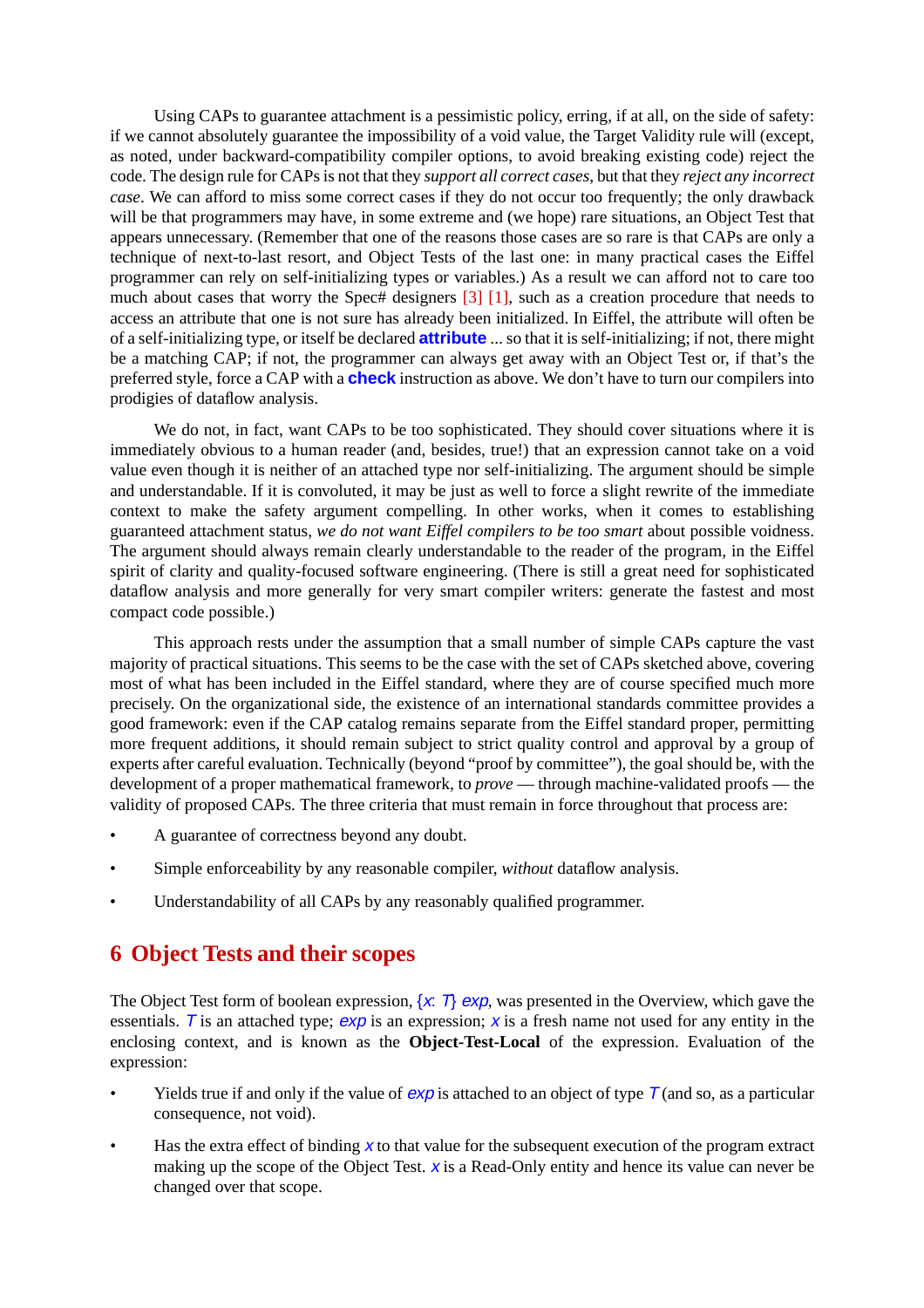The scope depends on where the Object Test appears. We saw that in **if** ot **then** ... **else** ... **end**, with ot an Object Test, the scope is the **then** part. Also, if a condition is of the form ot **and then** boolexp or ot **implies** boolexp, the scope includes boolexp as well. With a negated Object Test, not  $\{x: T\}$  exp, the scope, in a conditional instruction, is the **else** part; such negated variants are particularly important for loops, since in

**from** ... **until not**  $\{x: T\}$  *exp* **loop** ... **end** 

the whole loop clause — the loop body — is part of the scope.

The notion of scope has been criticized by some experienced Eiffel programmers who in line with the Eiffel method's emphasis on command-query separation [\[8\]](#page-25-10) do not like the idea of an expression evaluation causing initialization of an entity as a side effect. But apart from some unease with the style there seems to be nothing fundamentally wrong there, and the construct does provide a useful and general scheme.

In particular, it is easier to use than Eiffel's earlier Assignment Attempt mechanism  $x$  ?=  $y$ . Although an effective and widely used method of run-time type ascertainment, the Assignment Attempt treats the non-matching case by reintroducing a void value (for  $\chi$ ), which in light of this entire discussion doesn't seem the smartest idea. An Assignment Attempt almost always requires declaring the target  $x$ specially as a local variable; with Object Test we integrate the declaration in the construct. It should almost always be followed by a test  $x$  /= *Void*, yet it is possible for programmers to omit that test if they think the object will always match; this is a source of potential unreliability. Here we essentially force such a test through the notion of scope.

In general, the Object Test seems an attractive alternative to the various run-time type identification and ascertainment (including downcasting) in various languages; it seems to subsume them all.

### <span id="page-17-0"></span>**7 Generic classes**

Perhaps the most delicate part of the attachment problem is the connection with genericity. There turns out to be a remarkably simple solution. (This needs to be pointed out from the start, because the detailed analysis leading to that solution is somewhat longish. But the end result is a four-line rule that can be taught in a couple of minutes.)

Consider a container class such as  $ARRAY[G]$  (a Kernel Library class) or  $LIST[G]$ . G is the "**formal generic parameter**", representing an arbitrary type. To turn the class into a type, we need to provide an "**actual generic parameter**", itself a type, as in ARRAY [INTEGER], LIST [EMPLOYEE]. This process is called a "**generic derivation**". The actual generic parameter may itself be generically derived, as in ARRAY [LIST [EMPLOYEE]].

Genericity can be constrained, as in HASH\_TABLE [ELEMENT, KEY –> HASHABLE] which will accept a generic derivation *HASH\_TABLE* [T, *STRING*] only if *STRING* conforms to (inherits from) the library class HASHABLE (in the Eiffel Kernel Library it does). Unconstrained genericity, as in  $ARRAY[G]$ , is formally an abbreviation for  $ARRAY[G]$  –> ANY.

None of these class declarations places any requirement on the attachment status of a type. You can use — subject to restrictions discussed now —  $ARRAY$  [7] as well as  $ARRAY$  [? 7]. The same holds even for constrained genericity: attachment status does not affect conformance of types. (So if  $U$  inherits from  $\overline{T}$ , **?** U still conforms to  $\overline{T}$ . It's only for entities and expressions that the rules are stricter: With x:  $\overline{T}$ and  $\gamma$ : **?** U,  $\gamma$  does not conform to  $\chi$ , prohibiting the assignment  $\chi := \gamma$ .) Without such rules, we would have to provide two versions of *ARRAY* and any other container class: once for attached types, one for detachable types. Not an attractive prospect.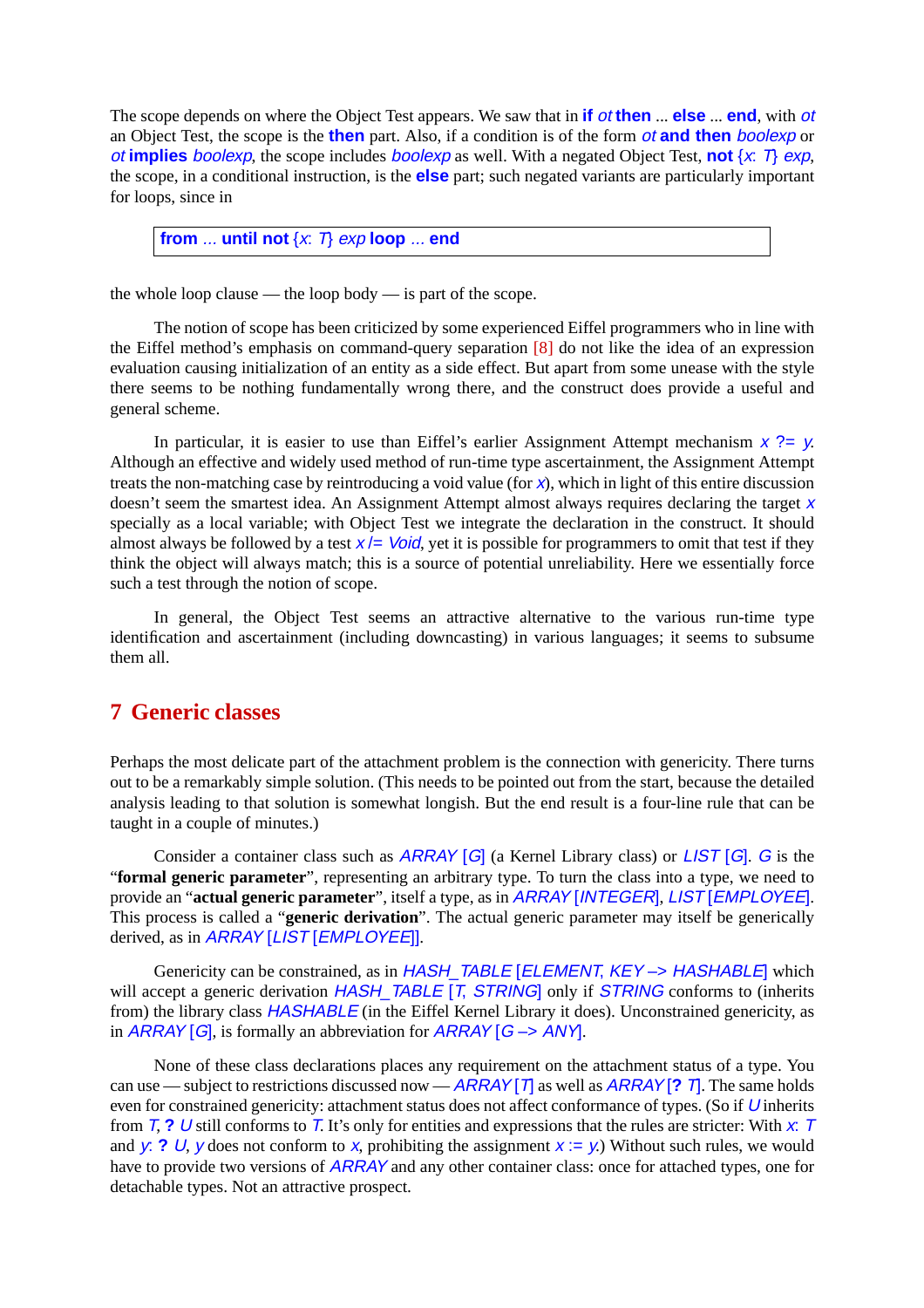Now consider a variable of type  $G$  in a generic class  $C[G]$ . What about its initialization ?  $G$  stands for an arbitrary type: detachable or attached; if attached, self-initializing or not. Within the class we don't know. But a client class using a particular generic derivation needs to know! Perhaps the most vivid example is array access. Consider the declarations and instruction



<span id="page-18-0"></span>This sets a certain entry to a certain value. Now the client may want to access an array entry, the same or another:

<span id="page-18-1"></span>
$$
y := arr\text{, item (j)} \quad -\text{Can also be written as } y := arr[j] \tag{12}
$$

T is an attached type. Instruction  $/11/\text{will}$  $/11/\text{will}$  indeed store an attached value into the *i*-th entry, assuming the array implementation does its job properly. Since the class  $ARRAY[G]$  will, as one may expect, give for function *item* the signature

item (i: INTEGER): G

and the actual generic parameter for  $\frac{\partial T}{\partial t}$  is  $\frac{\partial T}{\partial t}$  instruction  $\frac{12}{\sqrt{2}}$  correspondingly expects the call arr. item (j) to return a T result, for assignment to y. This should be the case for  $j = i$ , but what about other values of  $\vec{l}$ , for which the entry hasn't been explicitly set by a *put* yet?

We expect default initialization for such items of container data structures, as for any other entities. But how is class  $ARRAY[G]$ , or any other container class, to perform this initialization in a way that will work for all possible actual generic parameters: detachable, as in ARRAY [**?** <sup>T</sup>], expanded, or attached as with  $ARRAY [7]$  but with  $\overline{T}$  either self-initializing or not?

The tempting solution is to provide several versions of the class for these different cases, but, as already noted, we'd like to avoid that if at all possible. We must find a way to support actual generic parameters that are detachable, easy enough since we can always initialize a G variable to Void, or attached, the harder case since then we must be faithful to our clients and always return an attached result for queries such as item that yield a G.

The result of such a query will be set by normal instructions of the language, for example creations or assignments. For example the final instruction of a query such as *item* may be **Result** := x for some x. Then **Result** will be attached if an only if x is attached. Although x could be a general expression, the properties of expressions are deducible from those of their constituents, so in the end the problem reduces to guaranteeing that a certain entity  $x$  of the class, of type  $G$ , is attached whenever the corresponding actual parameter  $\overline{T}$  is. Let's consider the possible kinds of occurrence of  $\overline{x}$ :

- <span id="page-18-2"></span>1 •x may be a formal argument of a routine of C. From the conformance rules, which state that only G itself conforms to G, x will be of type  $\overline{T}$  (the actual generic parameter of our example), detachable or attached exactly as we want it to be. Perfect! Other cases of read-only entities are just as straightforward. From then on we consider only variables.
- 2 •We may be using <sup>x</sup> as a target of a creation instruction **create** <sup>x</sup>.make (...) or just **create** <sup>x</sup>. That's the easiest case: by construction,  $\chi$  will always be attached, regardless of the status of  $\tau$ . (To make such creation instructions possible the formal generic parameter must satisfy some rules, part of the general Eiffel constraints: it must specify the creation procedures in the generic constraint, as in  $C[G \rightarrow C$  **create** make **end**, where make is a procedure of C, or similarly  $C[G \rightarrow ANY]$ **create** default\_create **end**]. Then the actual generic parameter  $\overline{T}$  must provide the specified procedures available as creation procedures.)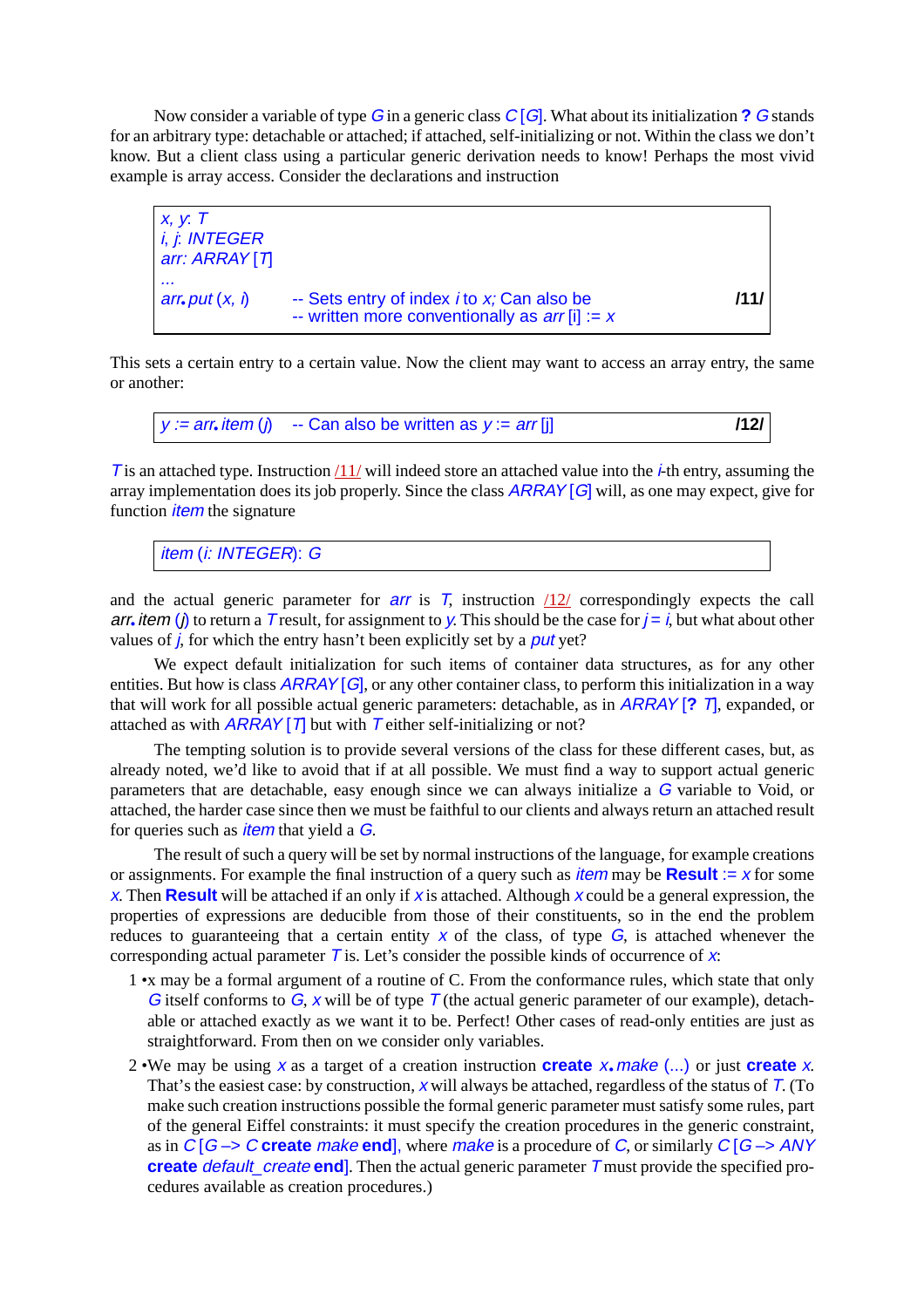- 3 •We may be using x as the target of an assignment  $x := y$ . Then the problem is just pushed recursively to an assessment of the attachment status of  $V$ .
- 4 •The last two cases generalize to that of an occurrence in a Certified Assignment Pattern resulting from the presence of such a creation instruction or assignment instruction guaranteed to yield an attached target, for example at the beginning of a routine.
- 5 •So the only case that remains in doubt is the use of  $x$  for example in the source of an assignment — without any clear guarantee that it has been initialized. If  $\chi$ 's type were not a formal generic, we would then require <sup>x</sup> to be self-initializing: either by itself, through an **attribute** clause, or by being of a self-initializing type. But here — except if we get a self-initializing attribute  $x$  of type  $G$ , a possible but rare case — we expect the guarantee that  $G$  represents a self-initializing type.

We don't have that guarantee in the general case;  $\overline{I}$ , as noted, may be of any kind. And yet if  $\overline{I}$  is not self-initializing we won't be able to give the client what it expects. So what we need, to make the mechanism complete, is language support for specifying that a generic parameter must be selfinitializing (that is to say, as defined earlier, either detachable or providing *default\_create* as a creation procedure). The syntax to specify this is simply to declare the class, instead of just  $C[G]$ , as

**class** C [**?** G] ...

This syntax is subject to criticism as it reuses a convention, the **?** of detachable types, with a slightly different meaning. But it seemed preferable to the invention of a new keyword; it might change if too many people find it repulsive, but what matters here is the semantic aspect, captured by the validity rule:

<span id="page-19-0"></span>

| <b>Generic Initialization rule</b>                                                |  |  |  |
|-----------------------------------------------------------------------------------|--|--|--|
| Consider a formal generic parameter $G$ of a class $C$ .                          |  |  |  |
| 1 • If any instruction or expression of C uses an entity of type $G$ in a state   |  |  |  |
| in which it has not been provably initialized, the class declaration must         |  |  |  |
| specify ? $G$ rather than just $G$ .                                              |  |  |  |
| $2 \cdot$ If the class declaration specifies ? G, then any actual generic parame- |  |  |  |
| ter for $G$ must be self-initializing.                                            |  |  |  |

A formal generic parameter of the form is known as a **self-initializing formal**; clearly we must add this case to the list of possibilities in the definition of self-initializing types.

In the Standard these are two separate validity rules. There are both very easy to state and apply. The first is for the authors of generic classes — typically a relatively small group of programmers, mostly those who build libraries — and the second for authors of clients of such classes; they're a much larger crowd, typically including all application programmers, since it's hard to think of an application that doesn't rely on generic classes for arrays, lists and the like.

Class ARRAY will fall under clause [1,](#page-19-0) declared as ARRAY [**?** G]; this makes it possible to have arrays of  $\overline{T}$  elements for an attached type  $\overline{T}$ . The rule is very easy to explain to ordinary application programmers (the second group): *ARRAY* gives you a guarantee of initialization — you'll never get back a void entry from an  $ARRAY [7]$ , through *arr. item* (*i*), or arr [*i*] which means the same thing —, so you must provide that default initialization yourself by equipping  $\overline{T}$  with a *default\_create*. Now if you can't, for example if T is really someone else's type, then don't worry, that's OK too: instead of an  $ARRAY$ [T] use an ARRAY [**?** <sup>T</sup>]; simply don't expect arr [i] to give you back a <sup>T</sup>, it will give you a **?** <sup>T</sup>, possibly void, which you'll have to run through an Object Test if you want to use it as attached, for example as the target of a call. Fair enough, don't you agree?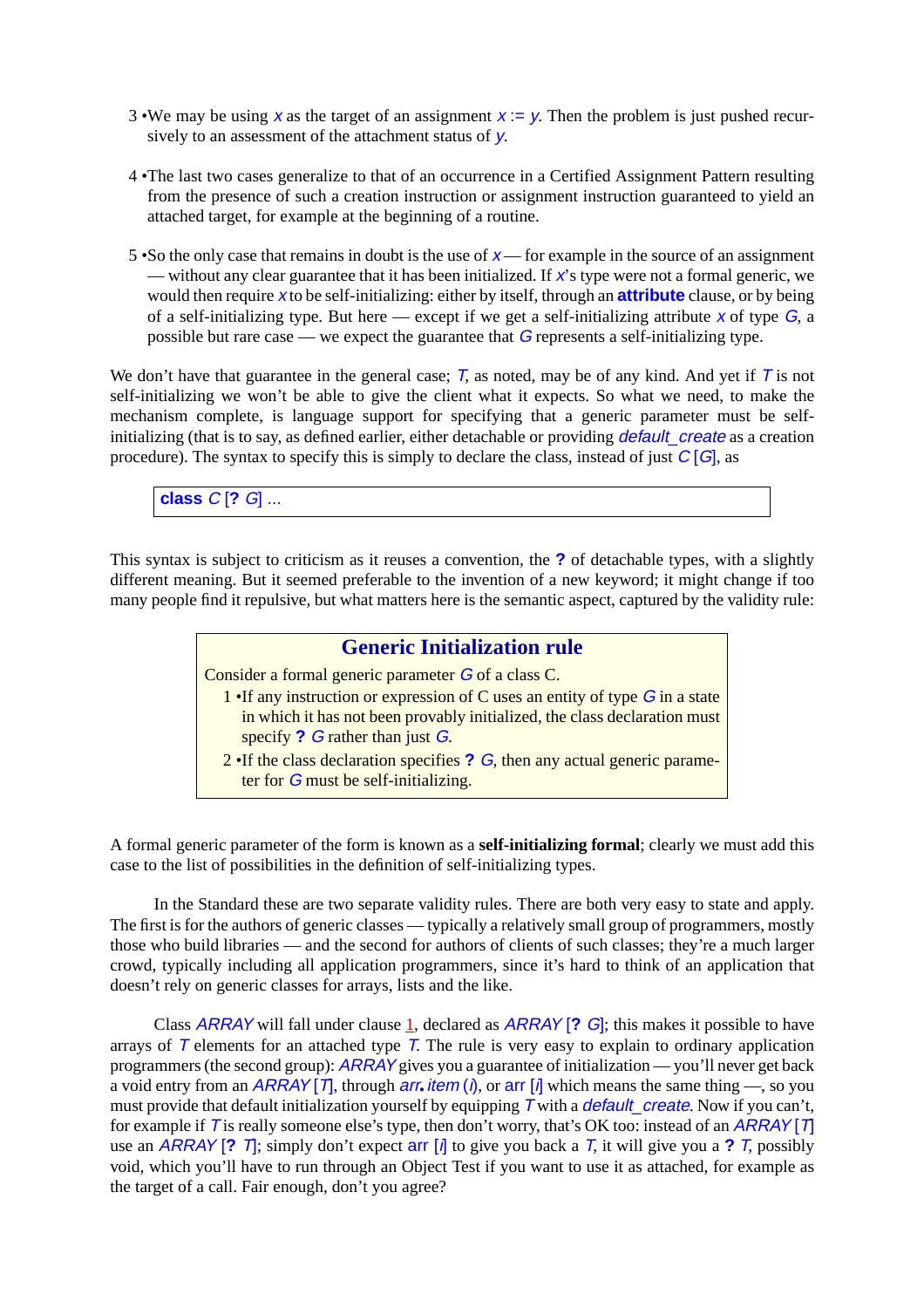This **?** G declaration leading to a requirement of self-initializing actual generic parameters applies to class ARRAY because of the specific nature of arrays, where initialization has to sweep through all entries at once. It doesn't have to be carried through to data structures subject to finer programmer control. For example, in class  $LIST [G]$  and all its EiffelBase descendants representing various implementations of sequential lists, such as LINKED\_LIST [G], TWO\_WAY\_LIST [G], ARRAYED\_ LIST [G] etc., the basic operation for inserting an item is your\_list. extend  $(x)$ , adding x at the end, with implementations such as

extend (x: G) -- Add x at end. **local** new\_cell: LINKABLE [G] **do** create new\_cell.make (x) **end**

Then, to get the items of a list, we access fields of list cells, of type  $LINKABLE [G]$  for the same G, through queries that return a  $\overline{G}$ . This is case  $\overline{G}$ , the easiest one, in the above list, guaranteeing everything we need to serve our attached and detachable clients alike.

Most generic classes will be like this and will require no modification whatsoever, taking just a  $G$ rather than a **?** G. ARRAY and variants (two-dimensional arrays etc.) are an exception, very important in practice, and of course there will be a few other cases.

# **8 Getting rid of catcalls**

Having completed Void Call Eradication, we come to the second major problem, whose discussion (to reassure the reader) will be significantly shorter; not that the problem is easier or less important, but simply because the solution will almost trivially follow from the buildup so far.

Typed object-oriented programming languages are almost all *novariant*: if you redefine a routine in a descendant of the class containing its original declaration, you cannot change its signature — the type of its arguments and results.

And yet... modeling the systems of the world seems to require such variance. As a typical example, consider (see the figure on the opposing page) a class *VEHICLE* with a query and command

<span id="page-20-0"></span>

A vehicle has a driver, of type **DRIVER** (a companion class) and a procedure *register* that assigns a driver. No we introduce descendant classes TRUCK and BICYCLE of VEHICLE, and TRUCKER and BIKER of DRIVER. Shouldn't driver change type, correspondingly, in TRUCK and BICYCLE, to TRUCKER and BIKER respectively? All signs are that it should. But novariance prevents this.

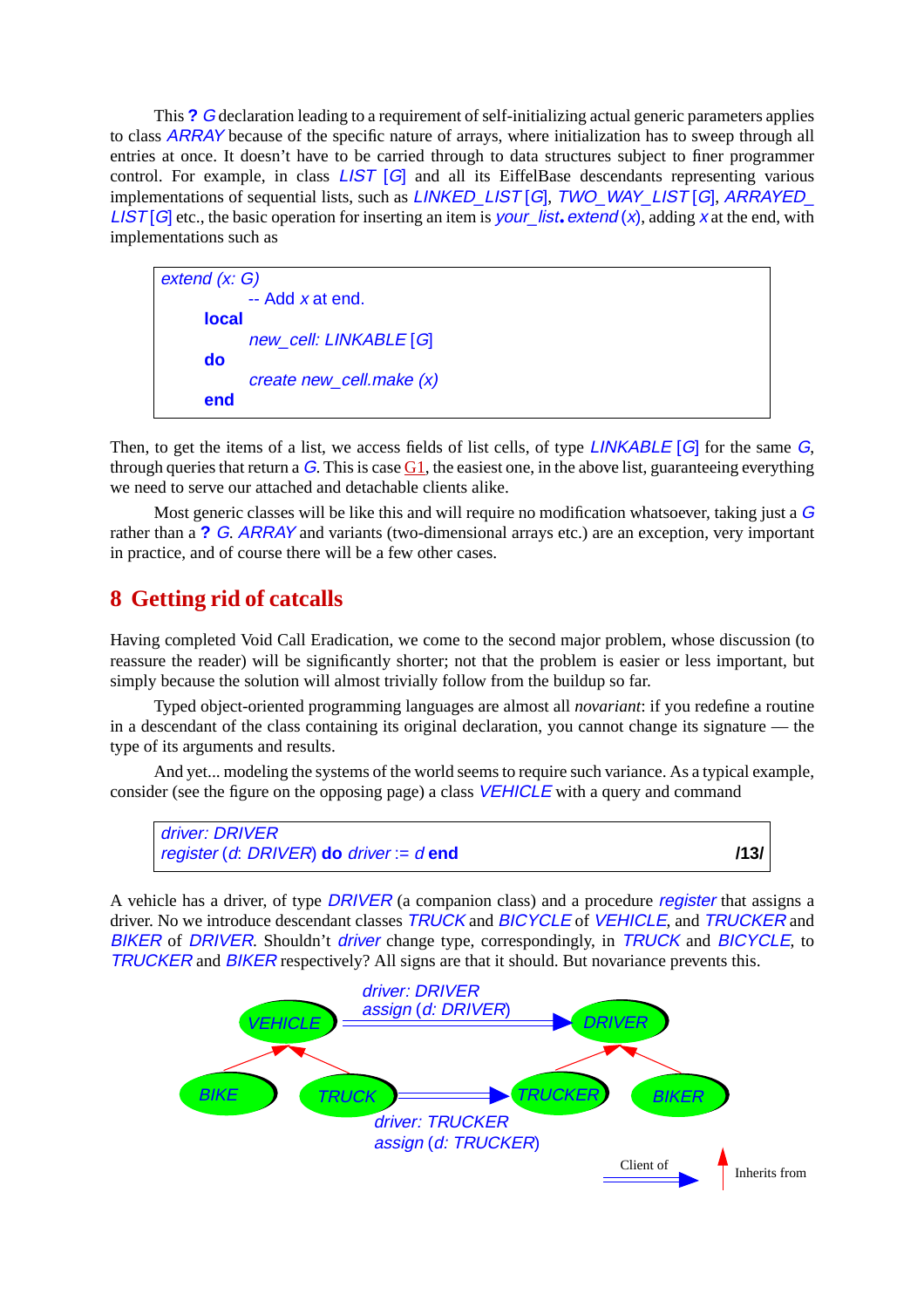The policy that would allow such type redefinitions is called covariance (from terminology introduced by Luca Cardelli); "co" because the redefinition follows the direction of inheritance.

In fact there is no type risk associated with redefining **query results**, such as driver, covariantly. Still, most languages don't permit this, probably because then programmers wouldn't understand why they can also redefine **routine arguments** covariantly. If you redefine driver, you will also want to redefine register so that its signature reads

```
register (d: TRUCKER) do driver := d end -- in TRUCK /14/
register (d. \, BIKER)
```
and so on. Eiffel allows you to do this and in fact provides an important abbreviation; if you know ahead of time (that is to say, in the ancestor class) that an entity will be covariant, you can avoid redefinitions altogether by declaring the entity from the start as "anchored" to another through the **like** keyword: here in *TRUCK* you can replace  $/13/$  by

```
register (d: like driver) ... Rest as before ... -- in VEHICLE /16/
```
where the **like** type declaration anchors  $d$  to driver, so that the redefinitions of  $/14$ / and  $/15$ / are no longer needed explicitly (but the effect is the same). **like**, avoiding explicit "redefinition avalanche", is the covariant mechanism par excellence.

With covariant arguments we have a problem [\[9\]](#page-25-11) because of polymorphism and dynamic binding. The declarations and call

v: VEHICLE d: DRIVER ... <sup>v</sup>.register (d)

look reasonable enough; but what the call is preceded by the assignments

```
v := some\_truckd := some biker
```
with the types of the assignment sources as implied by their names? We end up assigning to a truck a driver qualified only to ride a bike. Then when the execution attempts, on an object of type *TRUCKER*, to access a feature of the driver — legitimately assumed to be a truck driver, on the basis of the redefinition —, for example *driver*.license\_expiration\_date, we get a crash, known as a catcall (assuming truck licenses expire, but bike licenses don't). This is the reason novariance is the general rule: even though catcalls happen rarely in well-written programs, they are just as much of a risk as void calls.

The solution proposed here is simple: force the programmer who makes a covariant argument redeclaration to recognize the risk through the following rule:

### **Covariant argument redeclaration rule**

The type of a covariant argument redeclaration, or of an anchored (like) argument declaration, must be detachable.

In our example an explicit redeclaration will have to be written, instead of  $\frac{114}{14}$ 

```
register (d: ? TRUCKER) ... -- in TRUCK /17/
```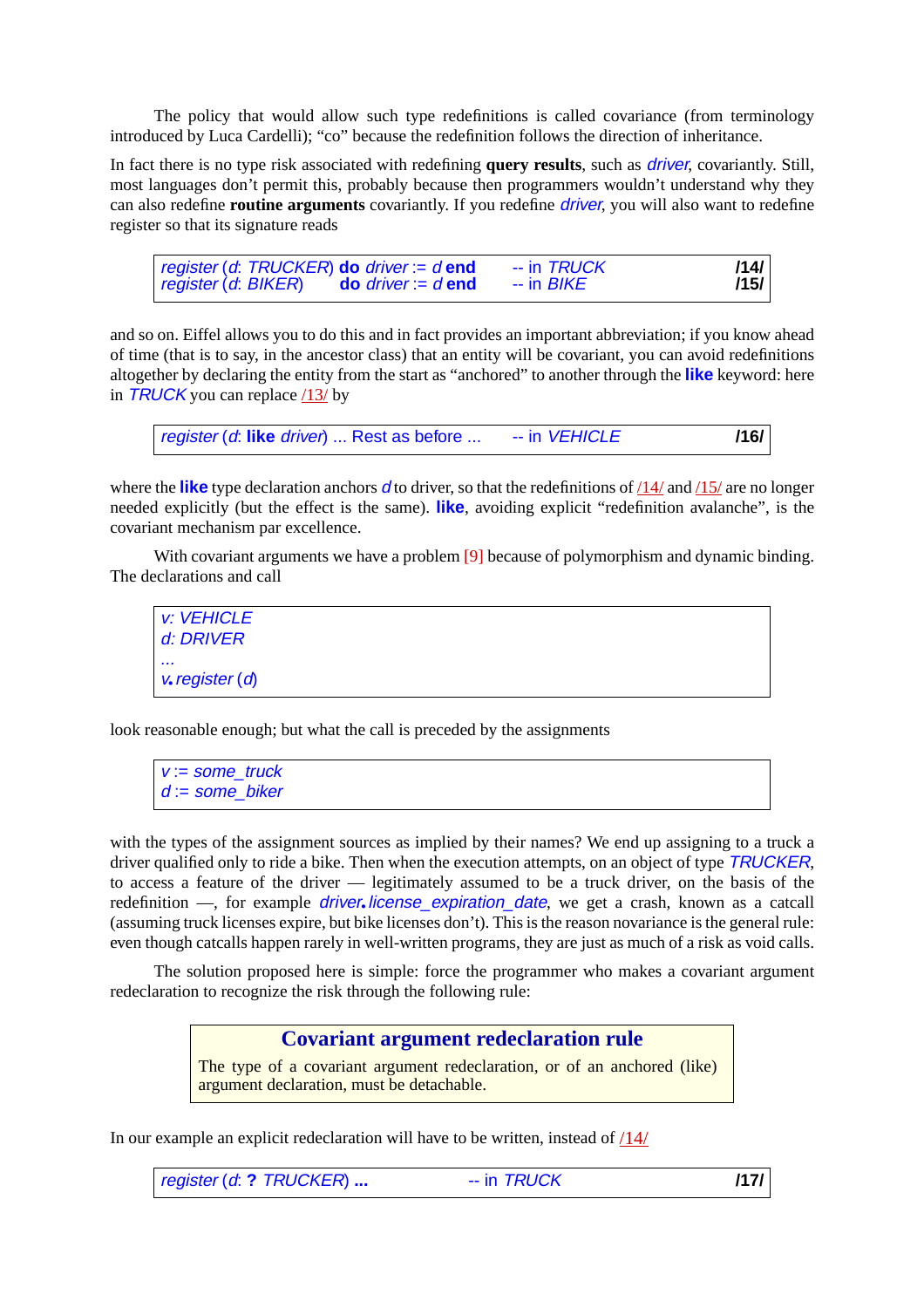and an anchored one, instead of [/16/](#page-21-2):

| register $(d: ?$ like driver $) $ | -- in VEHICLE | /18/ |
|-----------------------------------|---------------|------|
|-----------------------------------|---------------|------|

This requires the body of the routine (in the redefined version for the first case, already in the original version for the second case) to perform an explicit Object Test if it wants to apply a call to the argument, ascertaining it to be of the covariantly redefined type. Catcalls clearly go away.

The semantics of **?** U in the covariant redefinition of an argument x originally of type  $\overline{T}$  is slightly different from the usual one involving possible void values. It really means "from  $\overline{T}$  down to  $U$ ". It also requires a particular convention rule for the semantics of a new precondition clause of the form require else x. some U property (we interpret it as  $\{y: U\}$  x and then y. some U property). So there is a certain amount of kludginess on the theoretical side. But in practice the technique seems to allow us to keep covariance for expressiveness, while removing the dangers.

This technique is not so far from what programmers instinctively do in languages such as C++, Java and C# which enforce novariance. The modeled system, as noted, often cries for covariance. So in the descendant class the programmer will introduce a variable of the new type, the one really desired, and "downcast" (the equivalent of an Object Test) the novariant argument to it. One finds numerous examples of this pattern in practical code from the languages cited. The above rule leads us to a similar solution, but it is more explicit and, one may argue, better for modeling realism: the programmer specifies, in the redefinition, the "true" new type of the argument (like **TRUCKER**); the type system accepts his covariant behavior, but forces him to recognize the risk to of that behavior to others around him, specifically to "polymorphic perverts" (callers of the original routine which, through polymorphism, actually use the new argument type disguised under the old one), and to handle that risk by checking explicitly for the type of the actual objects received through the formal argument.

## **9 An application to concurrency**

The third major problem to which the ideas discussed here provide a solution is lazy object reservation in concurrent object-oriented programming.

Concurrency is badly in need of techniques that will make concurrent programs (multithreaded, multi-processed, networked, web-serviced...) as clear and trustworthy as those we write for sequential applications. Common concurrent mechanisms, most notably thread libraries, still rely on 1960-era concepts, such as semaphores and locks. Deadlocks and data races are a constant concern and a not so infrequent practical occurrence.

An effort to bring concurrent programming to the same level of abstraction and quality that object technology has brought to the sequential world led to the definition of the SCOOP model of computation (Simple Concurrent Object-Oriented Programming [\[11\]](#page-25-2), with a first implementation available from ETH). This is not the place to go through the details of SCOOP, but one aspect is directly relevant. If an entity <sup>x</sup> denotes a "**separate**" object — one handled by a thread of control, or "processor", other than the processor handling calls to the current object — it appears essential to permit a call of the form  $x \cdot f$ only if  $x$  is an argument of the enclosing routine r. Then a call to r, with the corresponding actual argument a representing a separate object, will proceed only when it has obtained exclusive access to that object, and then will retain that access for the duration of the call. Coupled with the use of preconditions as wait conditions, this is the principal synchronization mechanism, and leads to elegant algorithms with very little explicit synchronization code (see for example the Dining Philosophers in  $[11]$ ).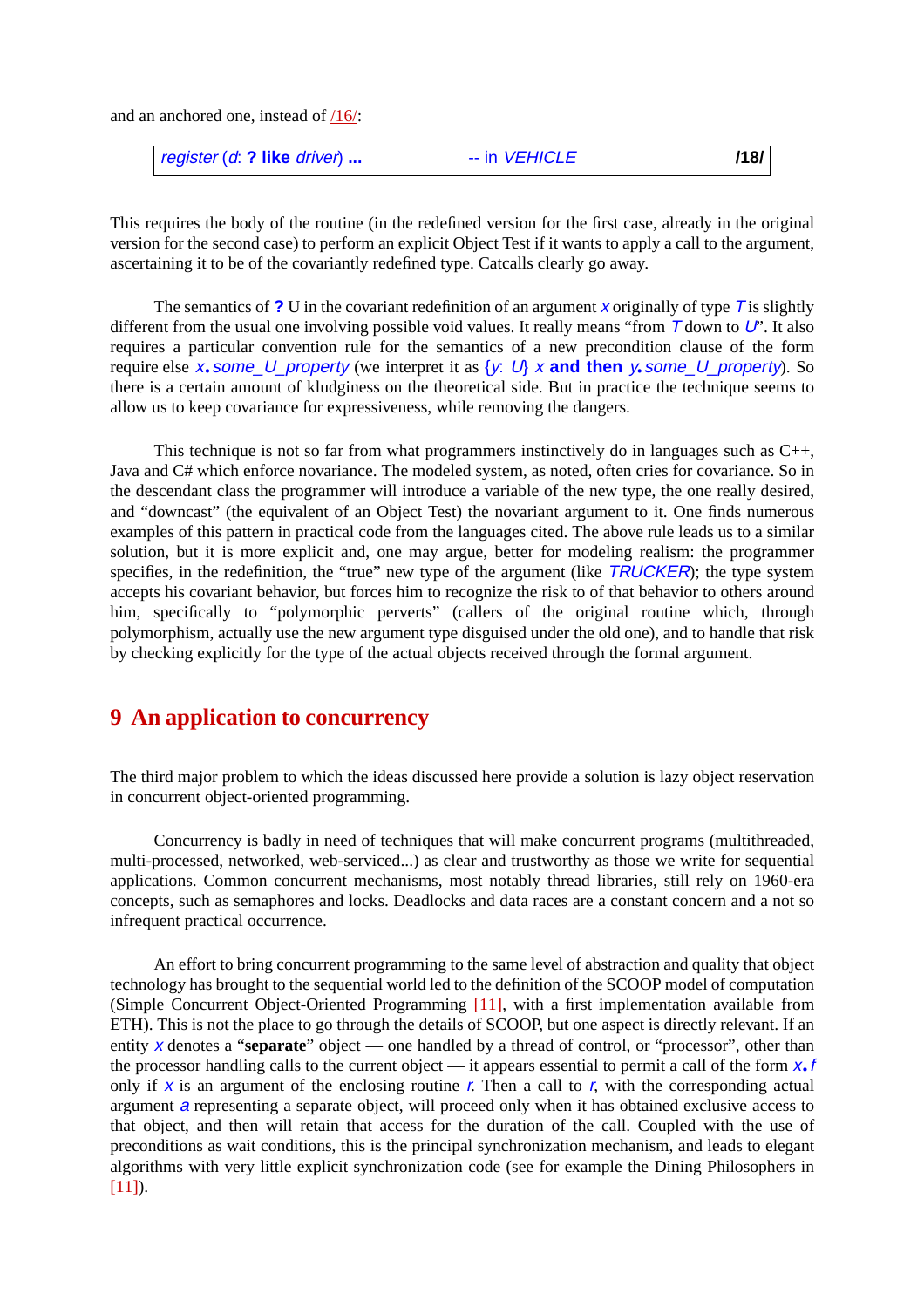The rule then is:

## **Validity and semantics of separate calls**

A call on a separate object is permitted only if the object is known through a formal argument to the enclosing routine.

Passing the corresponding separate actual arguments to the routine will cause a wait until they are all available, and will reserve them for the duration of the call.

A specific consequence of this policy is of direct interest for this discussion:

### **Object Reservation rule**

Passing a separate actual argument a to a routine r reserves the associated object.

The corresponding formal argument  $x$  in  $r$  must also be declared as **separate**, so that it is immediately clear, from the interface of  $r$ , that it will perform an object reservation.

So far this has implied the converse rule: if a is separate,  $r(a)$  will wait until the object is available, and then will reserve it.

But this second part is too restrictive. If r doesn't actually include any call  $x$ , f where x is the formal argument corresponding to  $a$ , we don't need to wait, and the policy could actually cause deadlock. For example in



we just use x as source of an assignment. The actual calls will be done later using  $keep$  it, which we will have to pass (according to the above validity rule) as actual argument to some other routine, which performs such calls. But in a call to this  $r$  we don't need to wait on  $x$ , and don't want to.

This could be treated as a *compiler optimization*: the body of  $r$  doesn't perform any call on  $x$ , so we can skip the object reservation. But this is not an acceptable solution, for two reasons:

- The semantics including waiting or not should be immediately clear to client programmers. They will see only the interface (signature and contracts), not the **do** clause.
- In a descendant class, we can redefine r so that it *now* performs a call of target x. Yet under dynamic binding a client could unwittingly be calling the redefined version!

We need a way to specify, as part of the official routine interface, that a formal argument such as  $\chi$  above is, although separate, non-blocking.

The solution proposed is: **use a detachable type**, here **? separate** <sup>T</sup>. With the declaration

```
r(x: ? \text{ separate } T) -- The rest as above
```
no reservation will occur.

With this policy, whether reservation occurs is part of the routine's specification as documented to client programmers. The rule is consistent with the general property of detachable and attached types: we need  $x$  to be attached only if we are going to perform a call on it.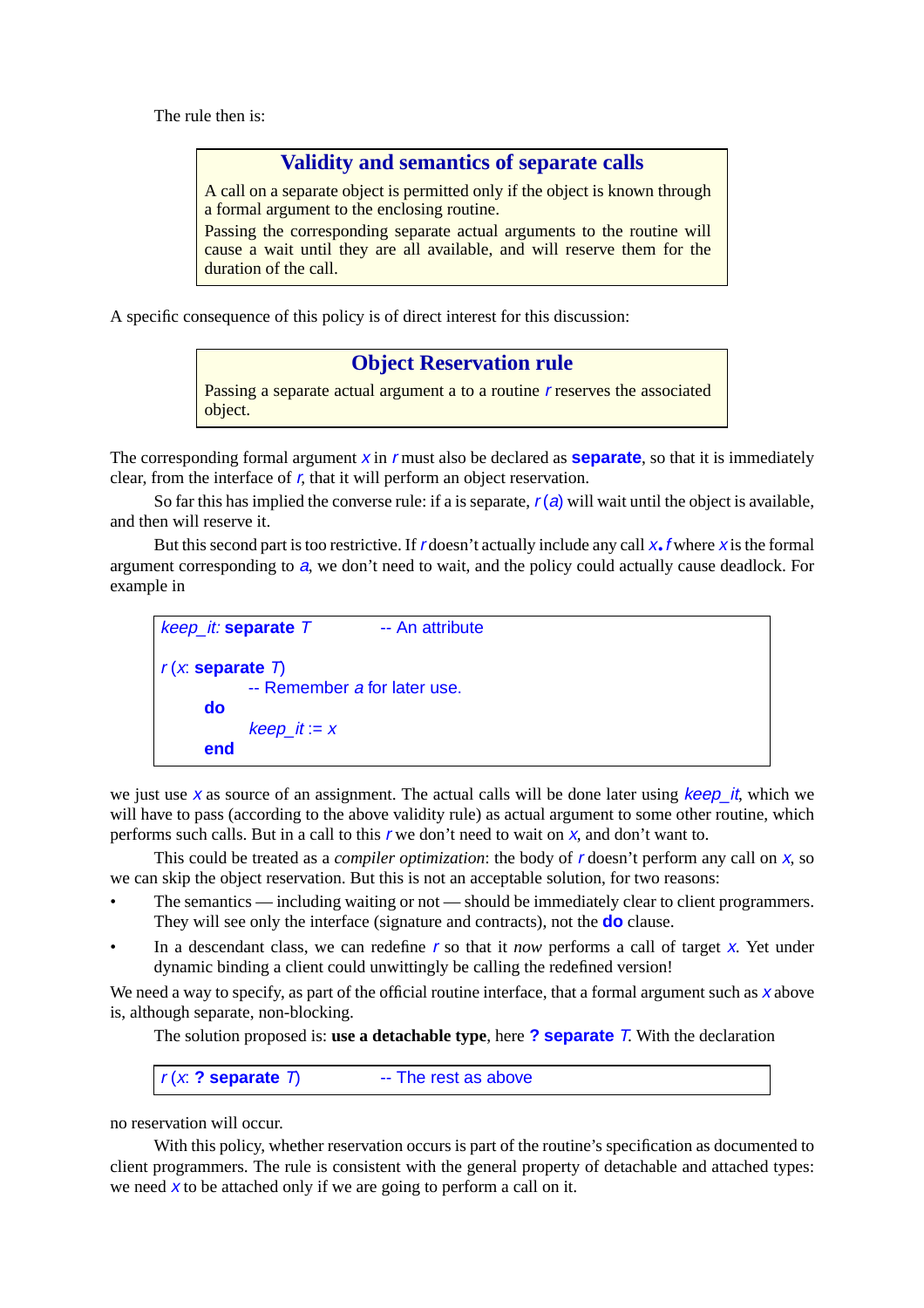In the example, we can only retain the assignment to  $\vec{k}$  and  $\vec{l}$  if this attribute is itself detachable. If it is attached, declared as **separate** <sup>T</sup> rather than **? separate** <sup>T</sup>, we must rewrite the assignment as

```
if \{v: separate T\} x then
      keep\_it := yend
```
with the obvious semantic rule that **an object test of separate type causes reservation of the object**. Unlike in the case of an argument, this rule is acceptable since no information hiding is involved: we are looking at implementation, not a routine's interface.

The technique also fits well with inheritance. If <sup>r</sup> had an argument of type **? separate** <sup>T</sup>, we cannot of course redefine it as **separate** <sup>T</sup> in a descendant (the reverse is, as always, possible). But if the descendant version does need to perform a call on  $x$ , whereas the original didn't, it can achieve the result through an Object Test:

```
if \{y: separate T\} x then
     y.some_operation
end
```
which will cause a wait — not on entry to the routine (which could contradict the semantics advertised to the client) but as part of that routine's implementation.

It appears then that the distinction between attached and detachable types, and the general-purpose Object Test with its semantics adapted to the concurrent (separate) case, solve this particular problem of concurrent object-oriented programming too.

### **10 Conclusion**

It was impossible to resist including the self-citation that opens this article, but hard to resist the temptation of removing the parts that don't quite fit, especially the bit about the two or three minutes. The ideas presented here didn't come with the self-evidence of morning mist; it was more like the icy rain of an endless Baltic winter. Yet the mechanism is indeed a minuscule syntax extension, the **?** symbol (even if used with two slightly different semantics), combined with the replacement of an existing instruction, the assignment attempt, by a simpler and more general mechanism, the Object Test. With a few validity rules that any reasonable program should meet without the programmer thinking much about them — even though the presentation in this article may have appeared long-winded since it took into account many details, special cases, compatibility issues and the rationale for every decision — the result does address several major problems in one sweep; one of these problems, the starting point for the whole effort, is the only remaining source of crashes in typed object-oriented programs, and hence of critical practical importance. The second one has also been the subject of a considerable literature. The third one is less well known, but of importance for concurrent applications. And in passing we have seen that for two issues that had been addressed by previous mechanisms — Run-Time Type Identification, possible in many languages, and "once per object", for which Eiffel already had a solution — the mechanisms allows new techniques that may offer at least an incremental improvement on those already known.

So while it is for the reader to judge whether the citation is arrogant, I do hope that the mechanisms presented above, as available in Standard Eiffel, will have a lasting effect on the quality of software that we can produce, using the best of object technology.